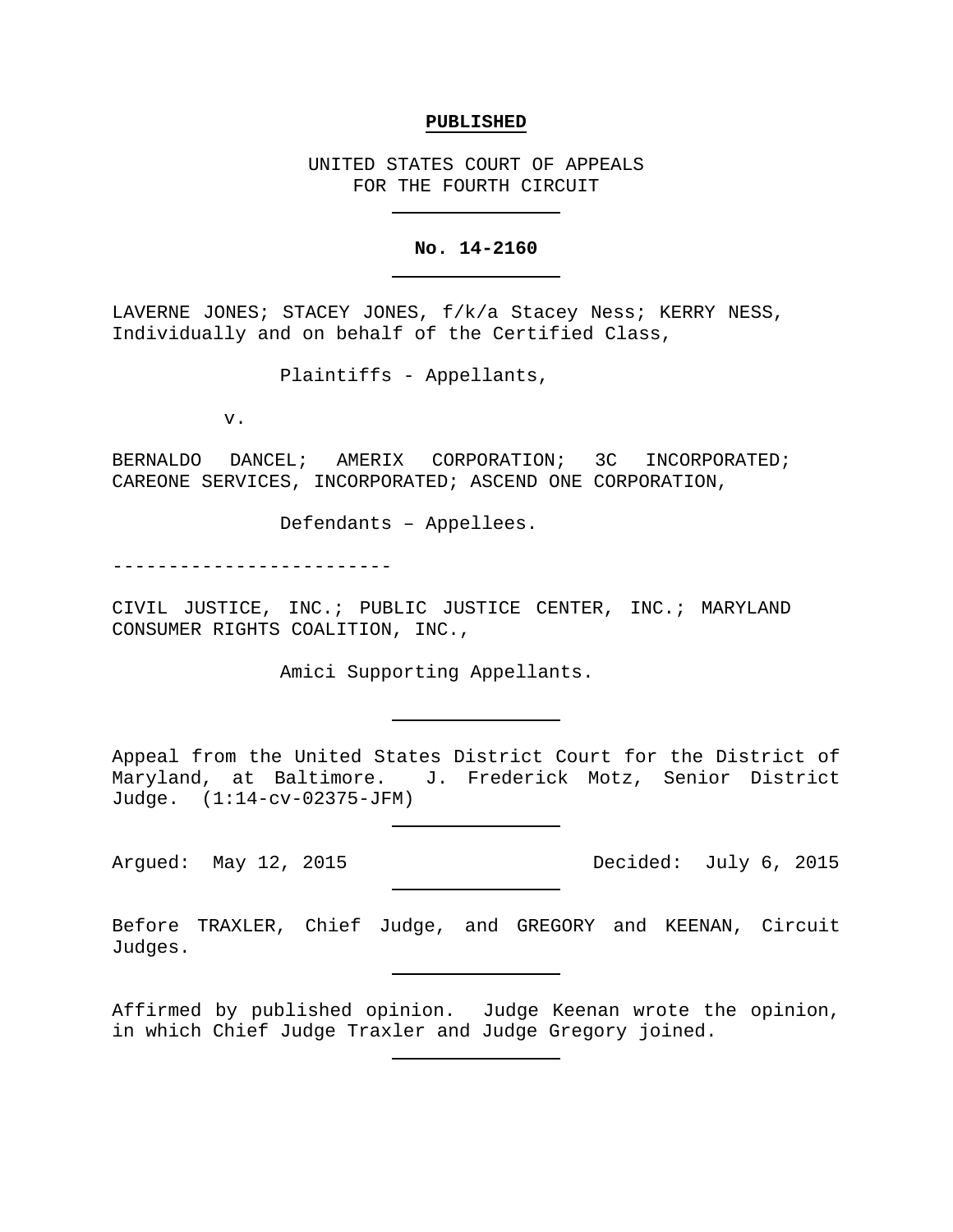**ARGUED**: G. Oliver Koppell, LAW OFFICES OF G. OLIVER KOPPELL & ASSOCIATES, New York, New York, for Appellants. Lawrence S. Greenwald, GORDON FEINBLATT LLC, Baltimore, Maryland, for Appellees. **ON BRIEF**: Peter A. Holland, THE HOLLAND LAW FIRM, P.C., Annapolis, Maryland; Gregory S. Duncan, LAW OFFICE OF GREGORY S. DUNCAN, Charlottesville, Virginia; Joseph S. Tusa, TUSA P.C., Southold, New York, for Appellants. Catherine A. Bledsoe, Brian L. Moffet, GORDON FEINBLATT LLC, Baltimore, Maryland, for Appellees. Joseph S. Mack, CIVIL JUSTICE, INC., Baltimore, Maryland, for Amici Curiae.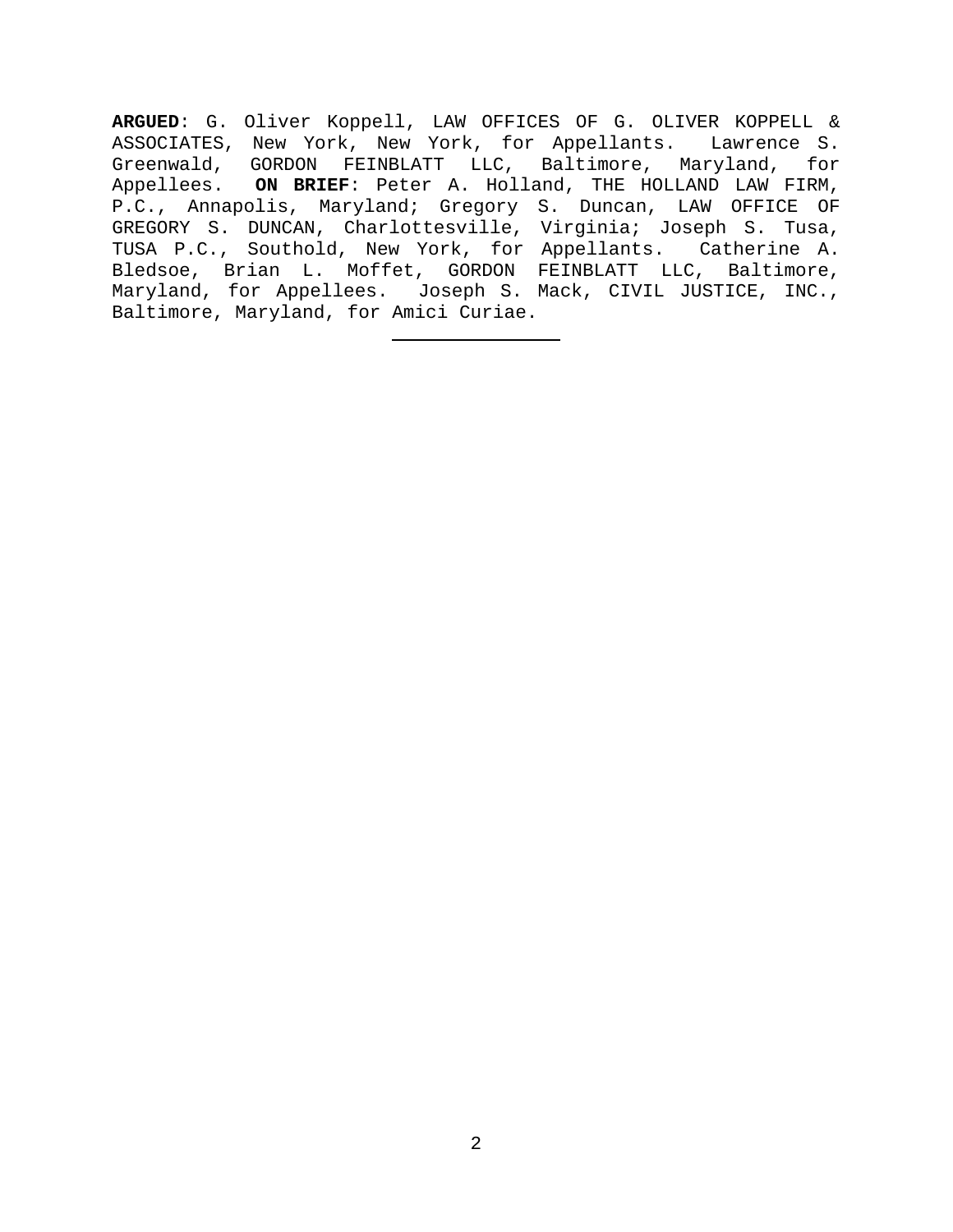BARBARA MILANO KEENAN, Circuit Judge:

In this appeal, we consider whether the district court erred in denying a motion to vacate certain aspects of an arbitration award. The subject of the parties' dispute involved various "credit repair" services provided to plaintiff consumers, for which some of the disclosure requirements of the Credit Repair Organizations Act (CROA, or the Act), 15 U.S.C. § 1679 et seq., were not met. The arbitrator awarded the plaintiffs only punitive damages for those violations, finding that the plaintiffs had failed to prove actual damages under the Act. The arbitrator also determined that the amounts of attorneys' fees and costs requested by the plaintiffs under CROA were unreasonable. The plaintiffs argue that in reaching these conclusions, the arbitrator manifestly disregarded the law and exceeded the scope of his authority under the Federal Arbitration Act (FAA), 9 U.S.C. § 1 et seq.

We hold that the district court did not err in declining to vacate the challenged portions of the arbitration award. Accordingly, we affirm the district court's judgment.

I.

Between 1998 and 2003, plaintiffs Laverne Jones, Stacey Jones, and Kerry Ness entered contracts to participate in debt management programs with a credit counseling agency, Genus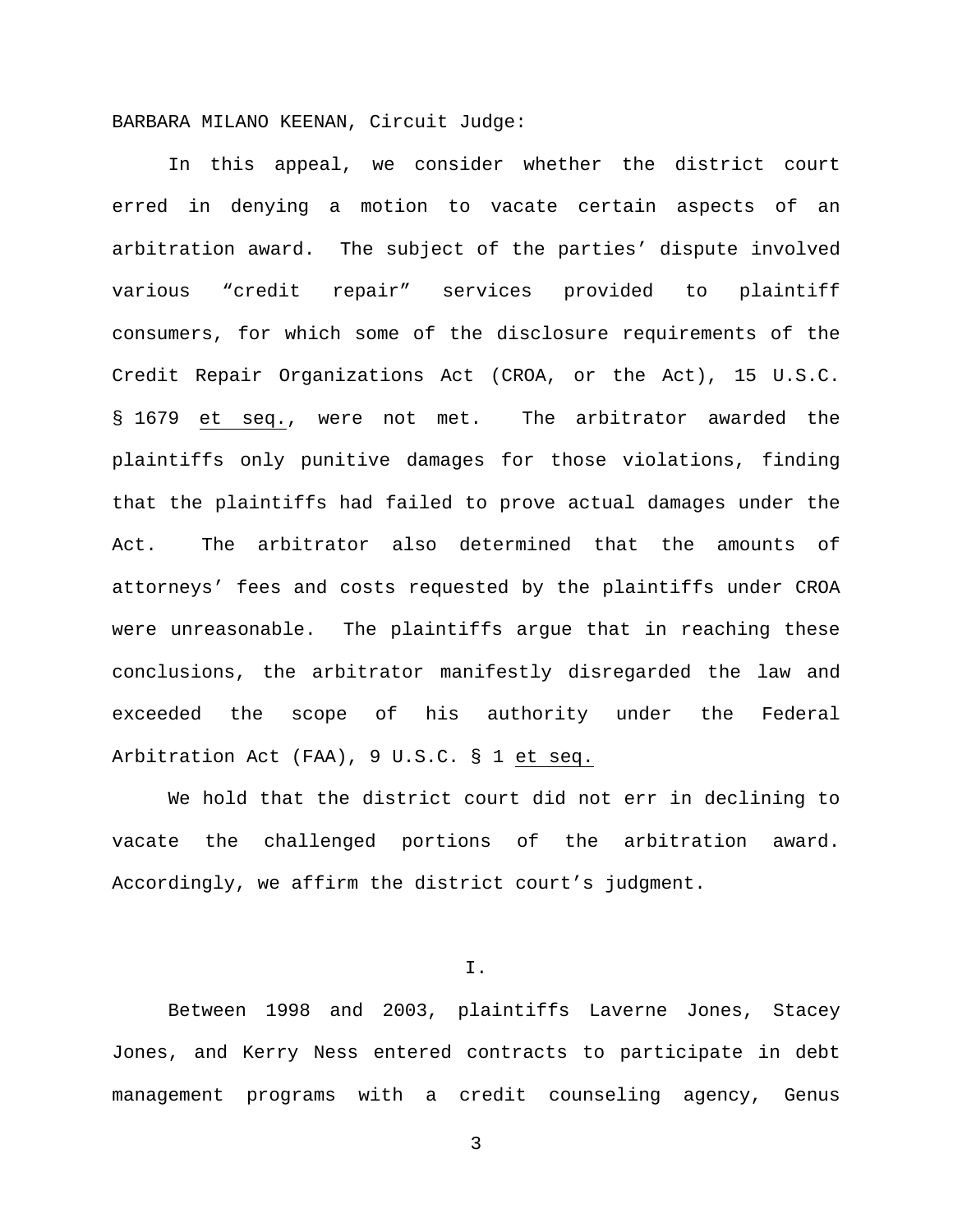Credit Management Corporation (Genus). Under those contracts, among other things, the plaintiffs authorized Genus to seek reductions in the plaintiffs' debt owed to their creditors, and to withdraw various amounts from the plaintiffs' bank accounts for monthly payments to those creditors. The contracts each contained the following arbitration provision:

> Any dispute between us that cannot be<br>amicably resolved, and all claims or resolved, and all claims or controversies arising out of this Agreement, shall be settled solely and exclusively by binding arbitration in the City of Columbia, Maryland, administered by, and under the Commercial Arbitration Rules then prevailing of, the American Arbitration Association (it being expressly acknowledged that you will not participate in any class action lawsuit in connection with any such dispute, claim, or controversy, either as a representative plaintiff or as a member of a putative class), and judgment upon the award rendered by the arbitrator(s) may be entered and<br>enforced in any court of competent in any court of competent jurisdiction.

Although Genus represented itself as a non-profit organization providing debt management services free of charge, Genus accepted "voluntary" contributions from the plaintiffs (voluntary contributions) as well as "voluntary contributions from [participating] creditors" (fair share payments). Genus contracted with other corporations, including Amerix Corporation (Amerix) and its affiliates, to perform critical functions such as marketing, enrollment, and payment processing services, and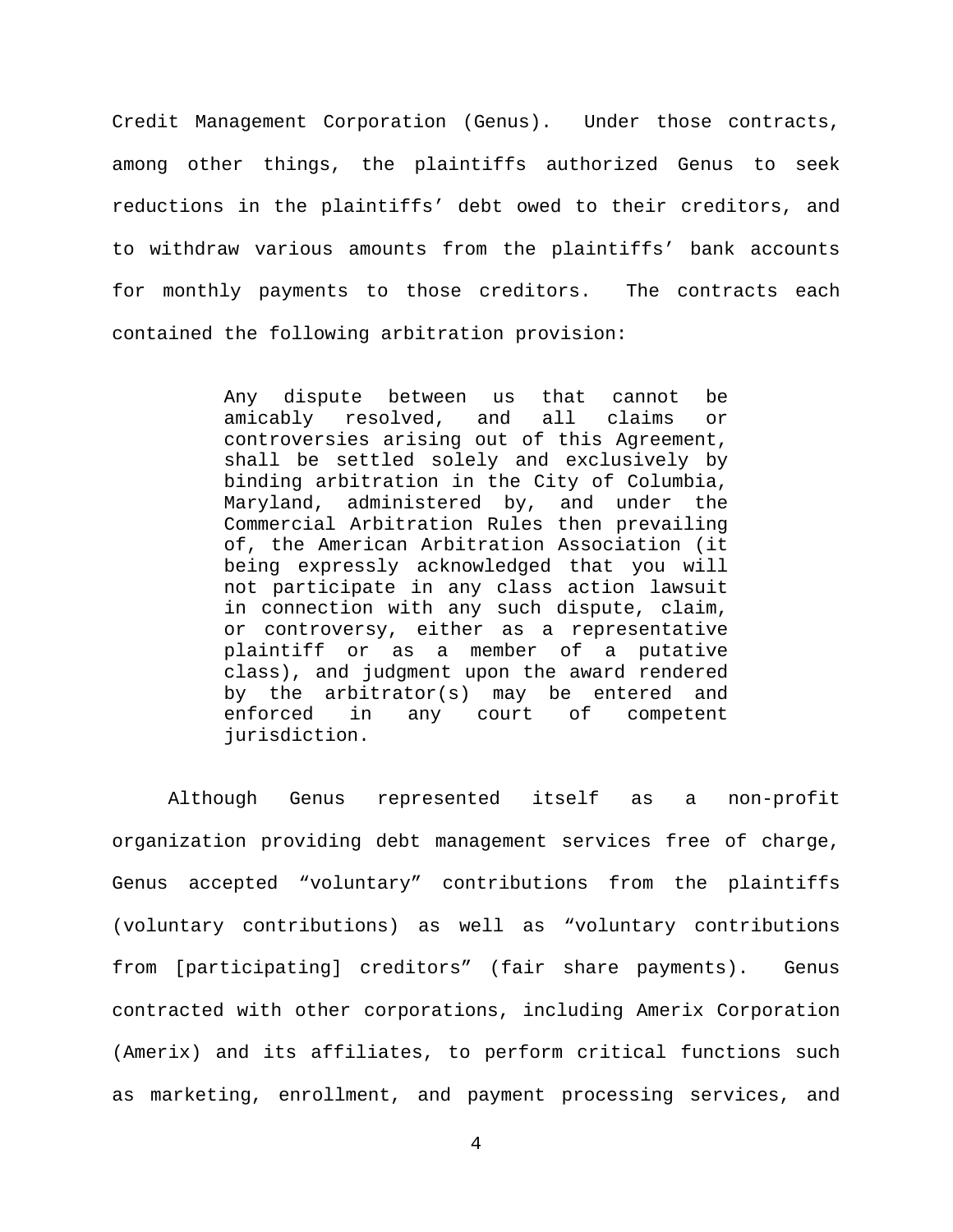paid those corporations significant portions of the voluntary contributions and fair share payments that Genus received.

In 2004, the plaintiffs jointly filed a class action complaint against Genus, Amerix, and several other defendants (collectively, the original defendants) in the United States District Court for the District of Maryland, alleging a conspiracy to commit violations of federal and state law. The district court dismissed the action, holding that the arbitration provisions in the plaintiffs' contracts required that the plaintiffs arbitrate their claims. See Jones v. Genus Credit Mgmt. Corp., 353 F. Supp. 2d 598, 602-03 (D. Md. 2005). The court later supplemented its decision, directing that an arbitrator first should decide whether any arbitration would involve class-wide claims or only individual claims asserted by the plaintiffs. See Genus Credit Mgmt. Corp. v. Jones, 2006 WL 905936, at \*1 (D. Md. Apr. 6, 2006) (unpublished).

The plaintiffs accordingly initiated an arbitration action alleging individual and class claims against the original defendants, seeking damages in excess of \$270 million on behalf of themselves and a nation-wide class of consumers.<sup>1</sup> By the time

<span id="page-4-0"></span><sup>&</sup>lt;sup>1</sup> In the district court, the original defendants filed a civil action in which they unsuccessfully challenged the<br>arbitrator's determination "that, in the abstract, the "that, in the abstract, the arbitration between the Underlying Plaintiffs and the Underlying Defendants could proceed as a class arbitration." Amerix Corp. (Continued)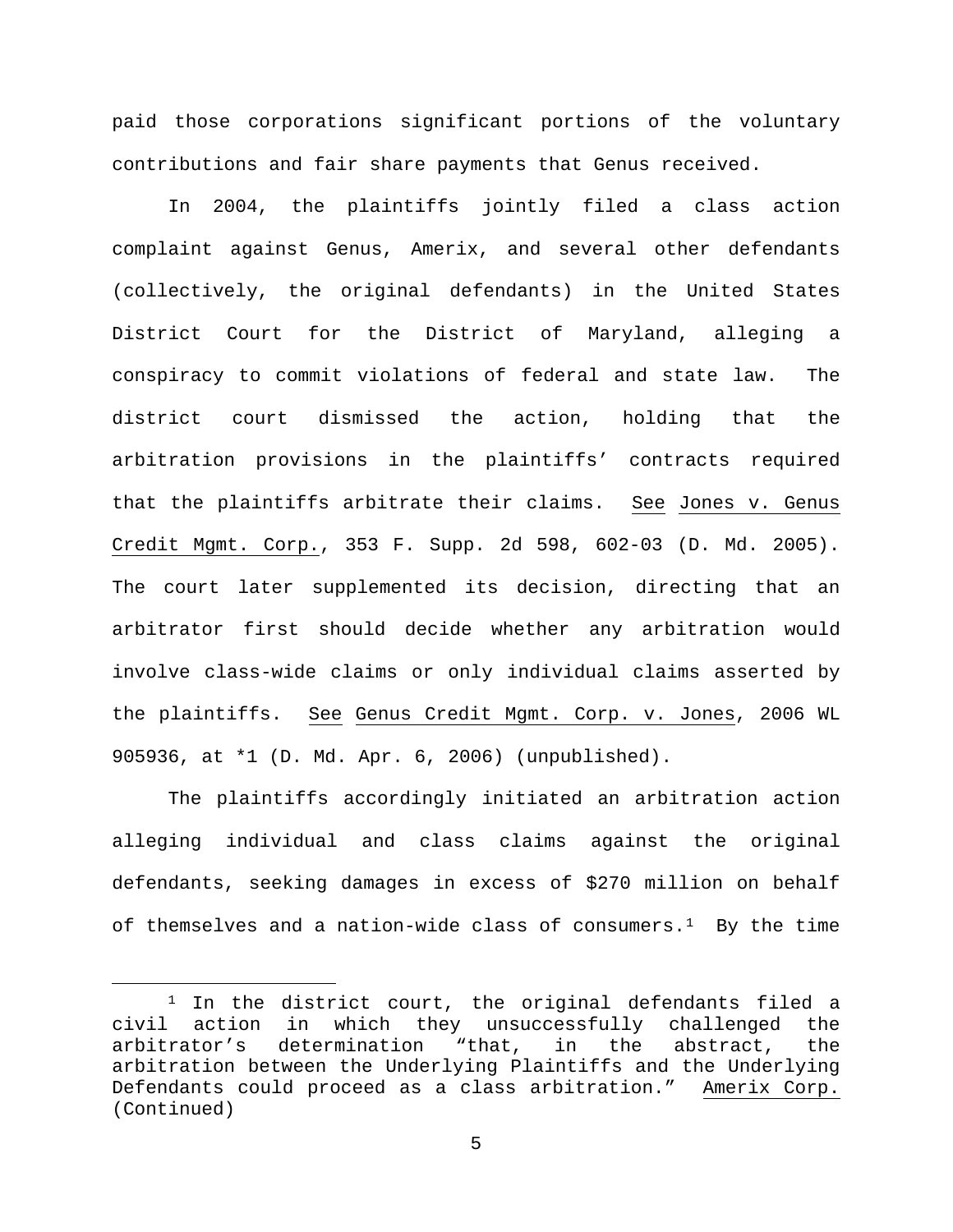the arbitration had proceeded to a hearing on the merits of the plaintiffs' claims, the claims included alleged violations of: (1) CROA; (2) the Racketeer Influenced and Corrupt Organizations Act (RICO), 18 U.S.C. § 1961 et seq.; (3) the Maryland Consumer Protection Act (MCPA), Md. Code, Com. Law § 13-101 et seq.; (4) the Maryland Debt Management Services Act (MDMSA), Md. Code, Fin. Inst. § 12-901 et seq.; and (5) Maryland common law on matters of fraud and breach of fiduciary duty.

After discovery was completed, the arbitrator certified a nation-wide class of consumers only with regard to the plaintiffs' CROA and MCPA claims.<sup>2</sup> The district court confirmed the arbitrator's class certification, and we affirmed the district court's judgment on appeal. See Genus Credit Mgmt. Corp. v. Jones, No. 1:09-cv-01498-JFM (D. Md. Sept. 8, 2009), aff'd, Amerix Corp. v. Jones, 457 F. App'x 287 (4th Cir. Dec. 9, 2011) (unpublished per curiam). However, by the time of our

Ĩ.

v. Jones, 457 F. App'x 287, 290 (4th Cir. Dec. 9, 2011); see Genus Credit Mgmt. Corp. v. Jones, No. 1:05-cv-03028-JFM (D. Md. Apr. 6, 2006). The defendants did not appeal the district<br>court's dismissal of this civil action. See Amerix, 457 F. court's dismissal of this civil action. App'x at 290.

<span id="page-5-0"></span><sup>2</sup> Initially, the arbitrator also certified a class with respect to the plaintiffs' RICO and unjust enrichment claims. However, the arbitrator later decertified the class with respect to the RICO claims, and noted in his final award that the plaintiffs' unjust enrichment claims had been removed from the arbitration by the time of the final merits hearing.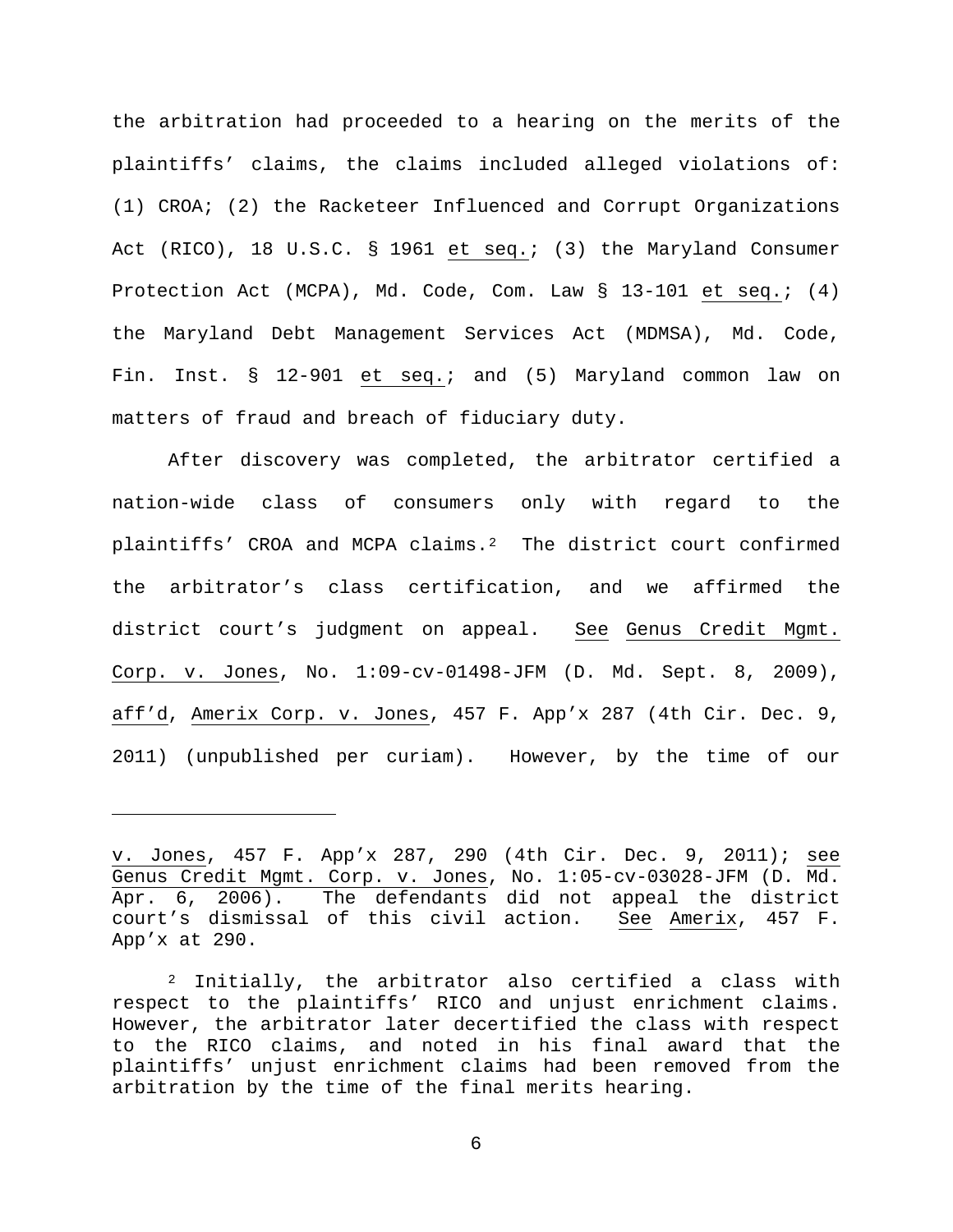decision in that appeal, some of the original defendants had entered into class-wide settlements with the plaintiffs. The arbitrator approved the plaintiffs' settlements with these original defendants and awarded more than \$2.6 million in attorneys' fees, noting that the proceedings had been pending for over five years and that the work of plaintiffs' counsel had been "exemplary." Following the settlements, the defendants remaining in the case included Amerix, Amerix's founder Bernaldo Dancel (Dancel), and several of Amerix's affiliates.

After extensive hearings, the arbitrator issued an 80-page final arbitration award granting the plaintiffs only partial relief on their claims. The arbitrator rejected the plaintiffs' RICO and MCPA claims as well as the plaintiffs' other state law claims, including the alleged MDMSA violations, breaches of fiduciary duty, and common law fraud claims.

With respect to a subset of the plaintiffs' class and individual claims brought under CROA, the arbitrator found that the defendants were liable for certain statutory violations. In particular, the arbitrator concluded that the defendants were "credit repair organizations" within the meaning of CROA,<sup>[3](#page-6-0)</sup> and

<span id="page-6-0"></span> <sup>3</sup> The arbitrator found that defendants Amerix, Dancel, 3C Incorporated, and CareOne Services, Incorporated, constituted credit repair organizations because their "business of improving<br>creditworthiness is an activity sufficiently close to the an activity sufficiently close to the literal reading of CROA as to bring that business within its (Continued)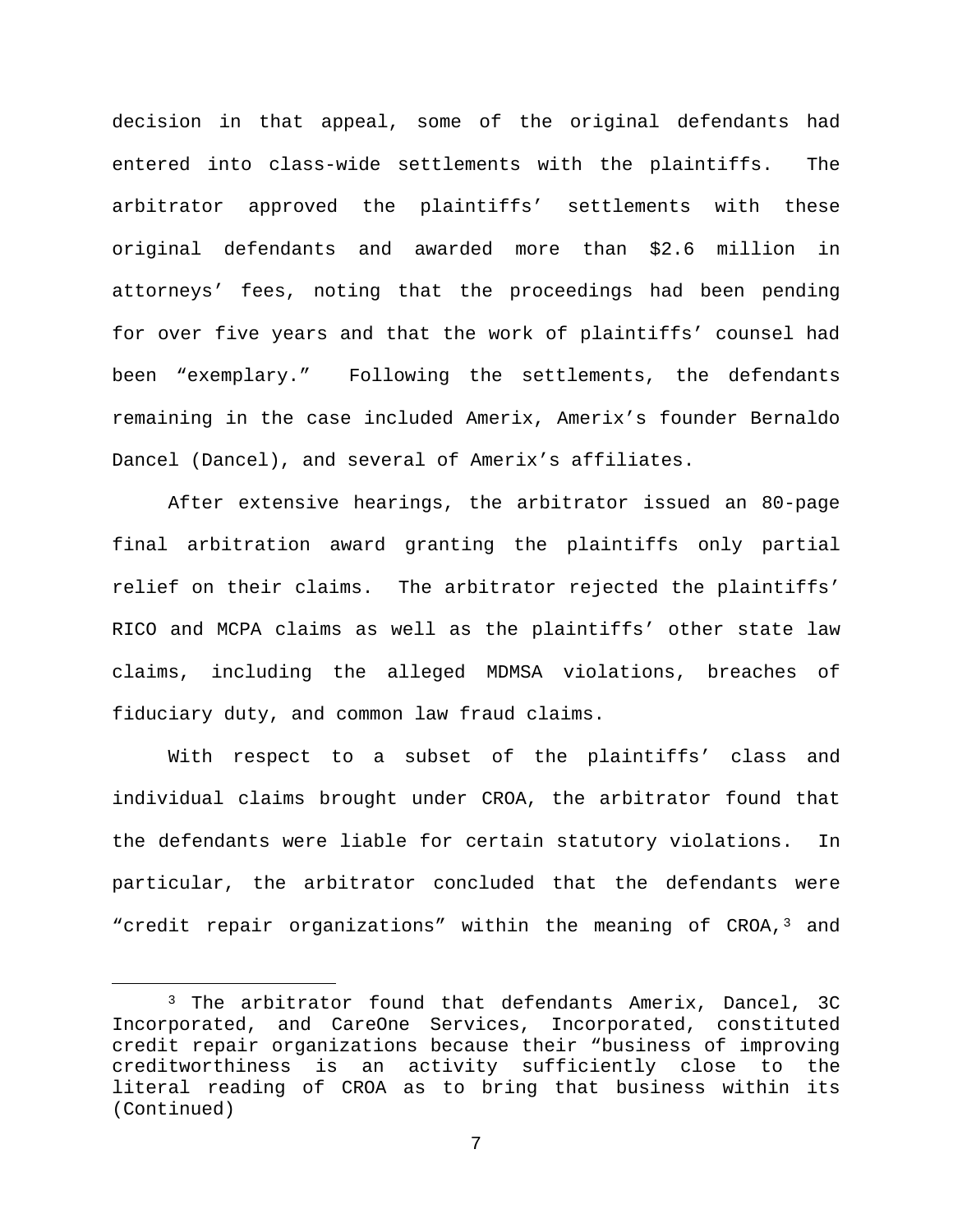that although the plaintiffs had not proved that the defendants violated the Act by making untrue or misleading statements<sup>[4](#page-7-0)</sup> or by unlawfully billing consumers for debt management services,<sup>[5](#page-7-1)</sup> the evidence nonetheless showed that the defendants had failed to make certain disclosures to consumers mandated under the Act.

Those disclosure provisions required that the defendants take particular action to inform consumers of their rights under federal and state law. See 15 U.S.C. § 1679c (requiring credit repair organizations to provide consumers with a document summarizing their right to accurate information in certain credit reports); § 1679d (requiring that any contract between a

Ĩ.

<span id="page-7-0"></span><sup>4</sup> See 15 U.S.C. § 1679b(a)(3) (prohibiting the making or usage of "any untrue or misleading representation of the services of the credit repair organization").

regulatory ambit." The arbitrator did not make any such finding regarding defendant Ascend One Corporation (Ascend One), given the arbitrator's earlier conclusion that Ascend One was not a successor to Amerix for liability purposes. Although we observe that this finding was not challenged on appeal, we continue to refer to the defendants in the collective sense for the purposes of this opinion.

<span id="page-7-1"></span><sup>5</sup> See 15 U.S.C. § 1679b(b) ("No credit repair organization may charge or receive any money or other valuable consideration for the performance of any service which the credit repair organization has agreed to perform for any consumer before such service is fully performed."). The plaintiffs urge that the arbitrator held that the defendants violated this subsection of the statute, but there is no support in the record for this<br>assertion. Indeed, the arbitrator concluded that voluntary Indeed, the arbitrator concluded that voluntary contributions were not amounts required for the exchange of credit repair services.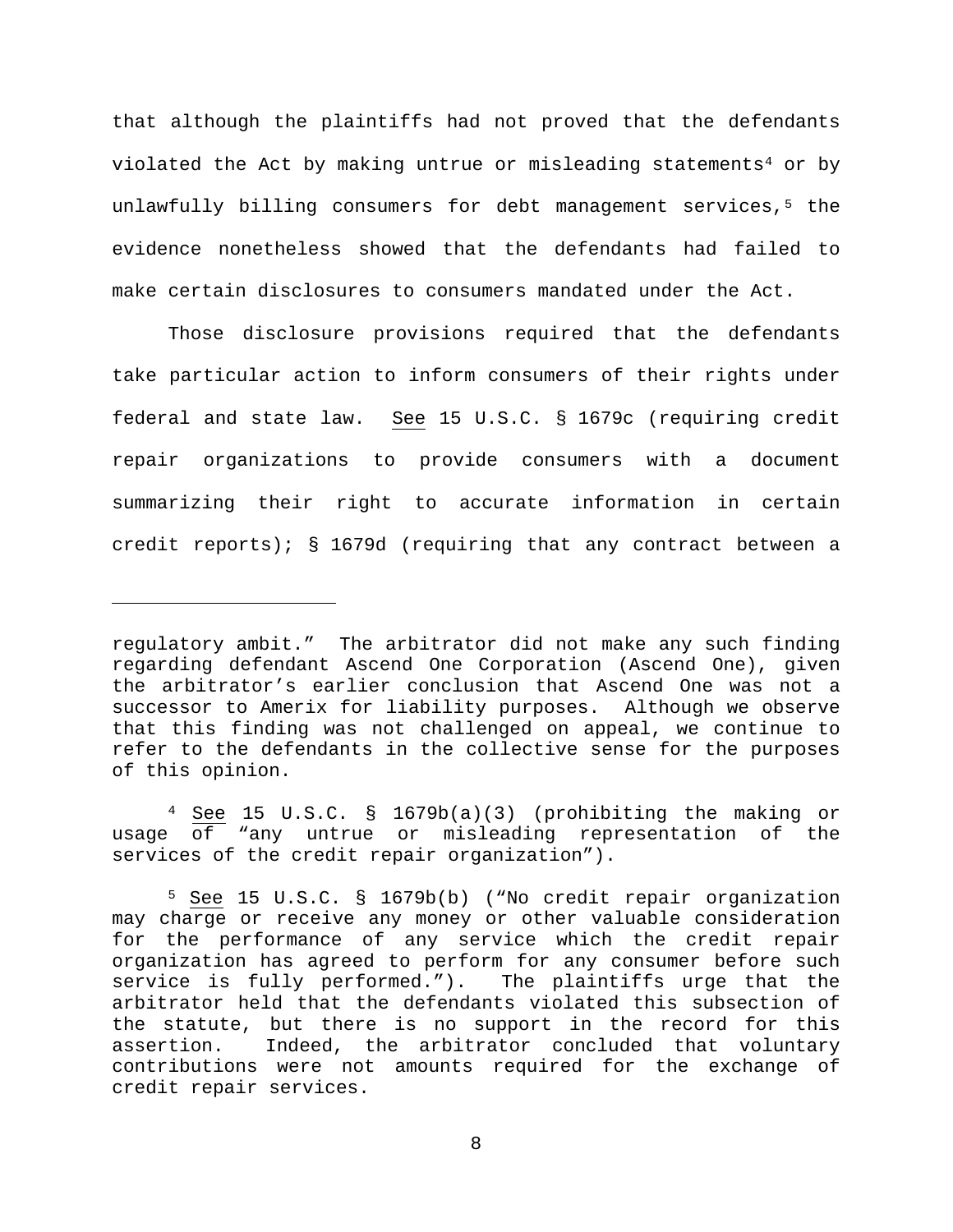credit repair organization and a consumer contain specific terms and conditions of payment, a detailed description of the services to be performed, information identifying the credit repair organization, and a conspicuous statement regarding the consumer's right to cancel the contract);  $\S$  1679e(b) (requiring credit repair organizations to supply consumers with cancellation forms, as well as copies of completed contracts and any other signed documents). Although the arbitrator recognized that the defendants "did make a number of disclosures that either met some of the [statutory] requirements or came reasonably close to doing so," the arbitrator nevertheless concluded that "[a]lmost is not good enough," and that the defendants' violations "denied hundreds of thousands of consumers the information and options that should have been given to them under the disclosure requirements of CROA."

In determining the amount of compensatory damages to award the plaintiffs for the defendants' statutory violations, the arbitrator observed that the plaintiffs sought compensation only for the voluntary contributions of certain class members as damages under CROA's actual damages provision, 15 U.S.C. § 1679g(a)(1)(B). Under that statute, actual damages include "any amount paid by the person to the credit repair organization." 15 U.S.C. § 1679g(a)(1)(B).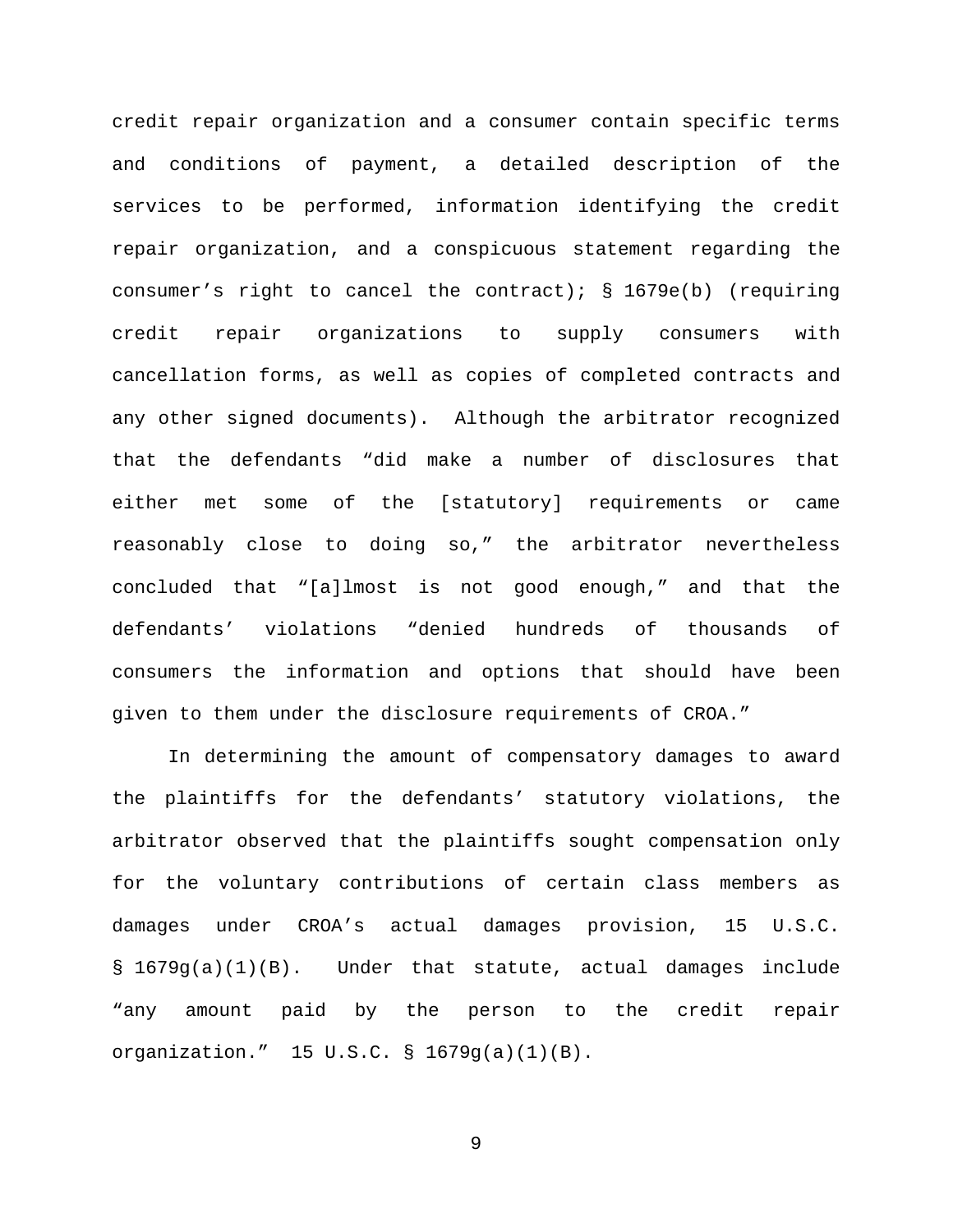The arbitrator interpreted this actual damages provision as contemplating payment from a consumer on a quid pro quo basis in return for a defined credit repair service. The arbitrator reasoned that this interpretation was consistent with use of the term "payment" elsewhere in the statute, as well as with general legal definitions of that term. Applying this interpretation, the arbitrator concluded that the plaintiffs' voluntary contributions were not "amount[s] paid" under Section 1679g(a)(1)(B), primarily because a significant percentage of class members did not make any voluntary contributions in exchange for credit repair services. Accordingly, the arbitrator declined to award any actual damages under CROA.

The arbitrator concluded, however, that the plaintiffs could recover for certain violations under CROA's punitive damages provision, 15 U.S.C. § 1679g(a)(2). Noting that defendants Amerix and Dancel did not observe CROA's disclosure requirements when they "should have perceived that CROA applied to their business," the arbitrator analyzed those defendants' financial data, their ability to pay a judgment, and the nature of their misconduct. Based on those factors, the arbitrator awarded the plaintiffs \$1,948,264 in punitive damages, jointly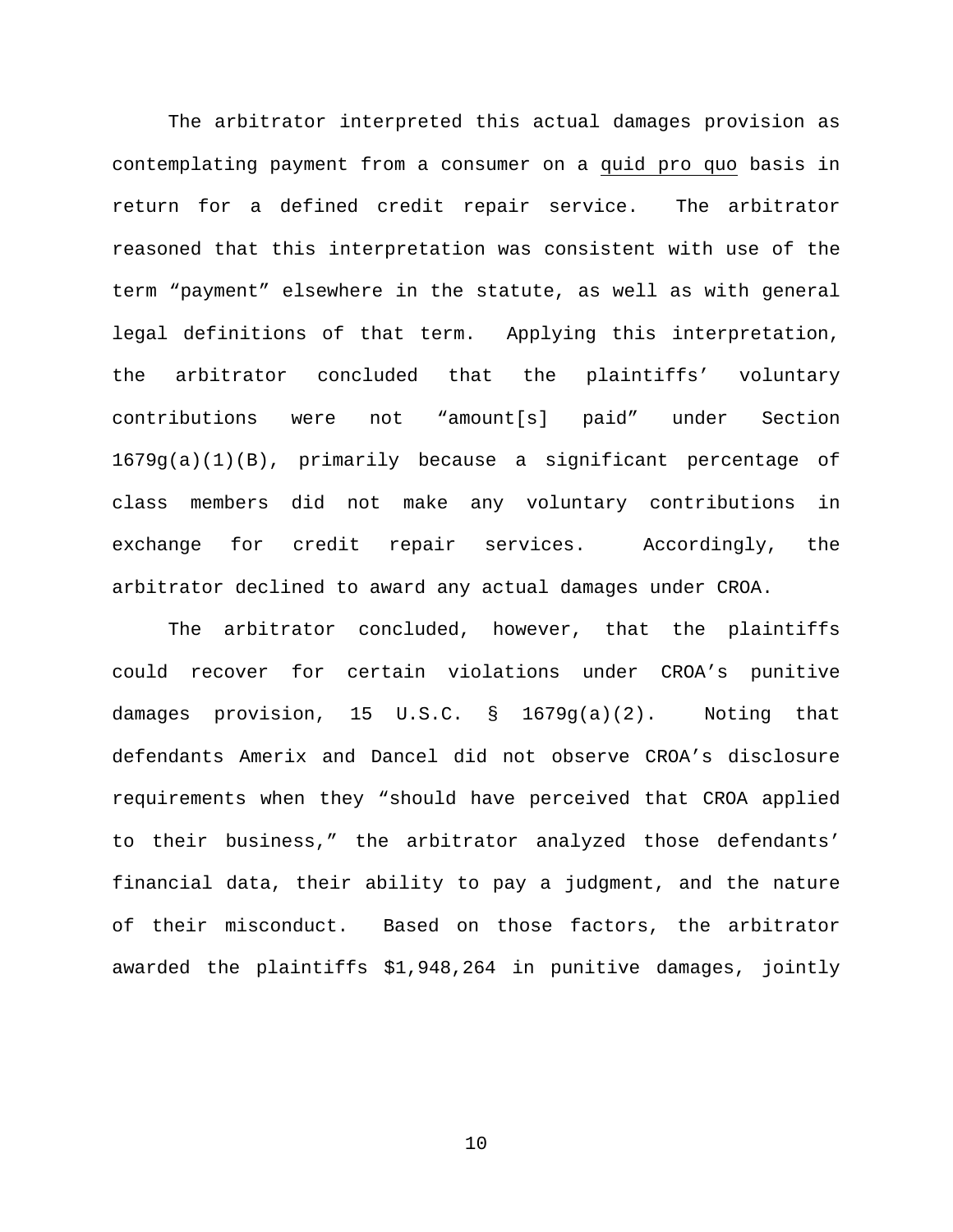and severally against Amerix and Dancel.[6](#page-10-0) The arbitrator explained that in his view, this amount would "serve as a powerful deterrent," was "well within" the financial capabilities of Amerix and Dancel, and would not "put [them] out of business []or into bankruptcy."

Finally, the arbitrator considered the plaintiffs' request for several million dollars in attorneys' fees and costs. This request was in addition to the fees of about \$2.6 million already awarded in the case. Although the arbitrator recognized that under CROA, defendants "shall be liable" to successful plaintiffs for "the costs of the action, together with reasonable attorneys' fees," 15 U.S.C.  $\S$  1679q(a)(3), the arbitrator found that the additional fee and cost requests were unreasonable. The arbitrator explained that plaintiffs' counsel had failed to account separately for time spent on successful claims and time spent on unsuccessful claims. The arbitrator also found that plaintiffs' counsel had failed to substantiate proposed lodestar billing rates, and had submitted time and expense entries that otherwise were "defective."

<span id="page-10-0"></span> <sup>6</sup> After finding that it would be "neither practical nor required to distribute de minimis amounts" of the award of punitive damages to the 487,066 class members, the arbitrator ruled that those damages should be distributed in equal portions to two cy pres recipients, namely, the National Consumer Law Center and the National Association of Consumer Advocates. In addition, the arbitrator granted incentive awards to the three class representatives.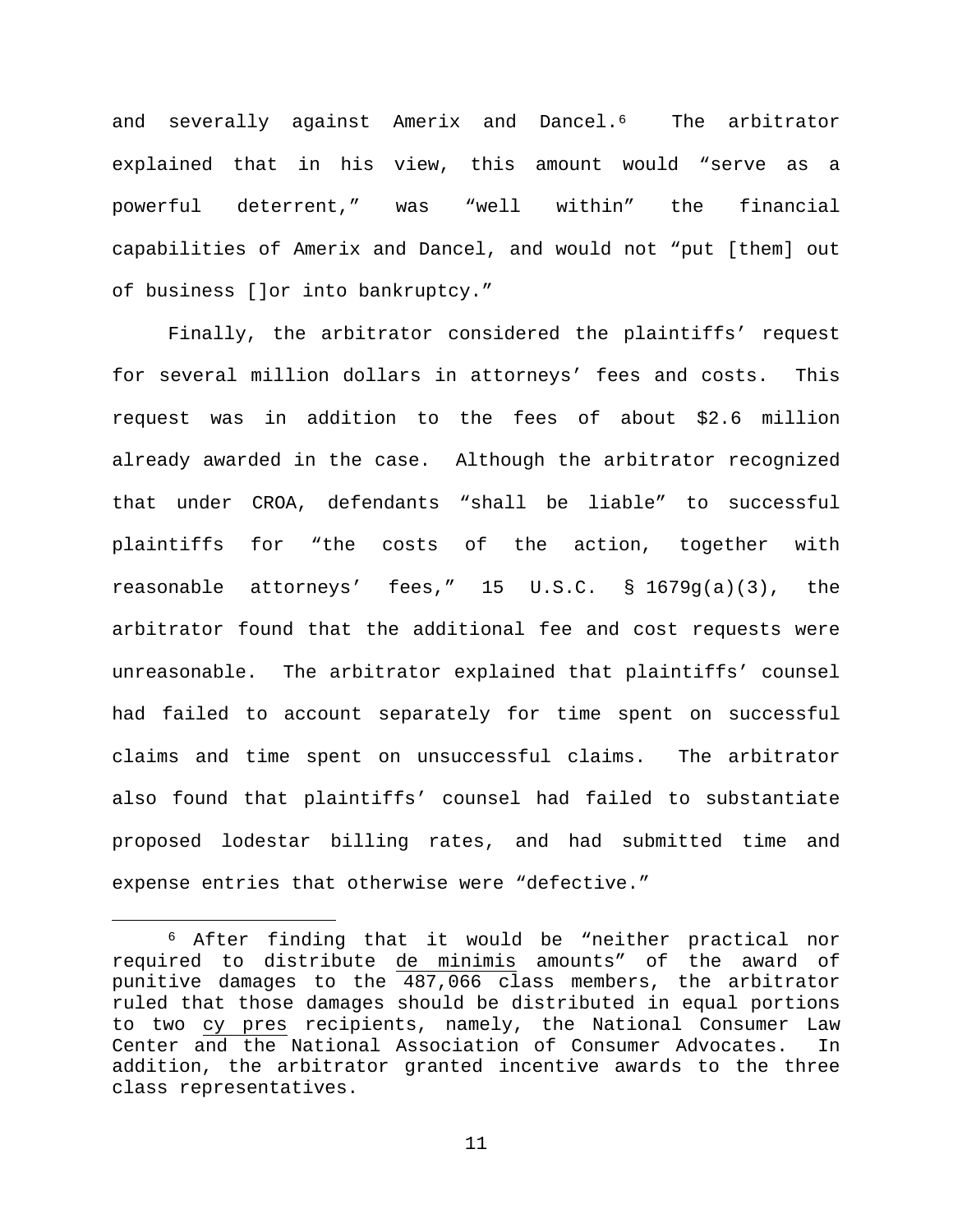Treating the attorneys' fees already received by plaintiffs' counsel from the prior settlements as "set-offs" against the amounts sought, the arbitrator concluded that any amounts payable for the items that were substantiated were exceeded by the greater amounts the attorneys already had received. Accordingly, the arbitrator declined to award additional attorneys' fees or costs.

The plaintiffs filed the present civil action in the district court, challenging the arbitrator's refusal to award actual damages and additional attorneys' fees and costs, and seeking to confirm the arbitrator's award of punitive damages. The district court held that based on the "limited" standard of review applicable to arbitration awards, as well as the "thoughtful and well-considered" nature of the arbitrator's conclusions, "there is absolutely no basis for overturning the arbitrator's decision." Accordingly, the court granted the plaintiffs' motion to confirm in part the arbitrator's final award, and denied the plaintiffs' motion to vacate in part the final award. The plaintiffs timely appealed the district court's denial of their motion to vacate.

# II.

The plaintiffs argue that the district court committed reversible error by refusing to vacate the arbitrator's finding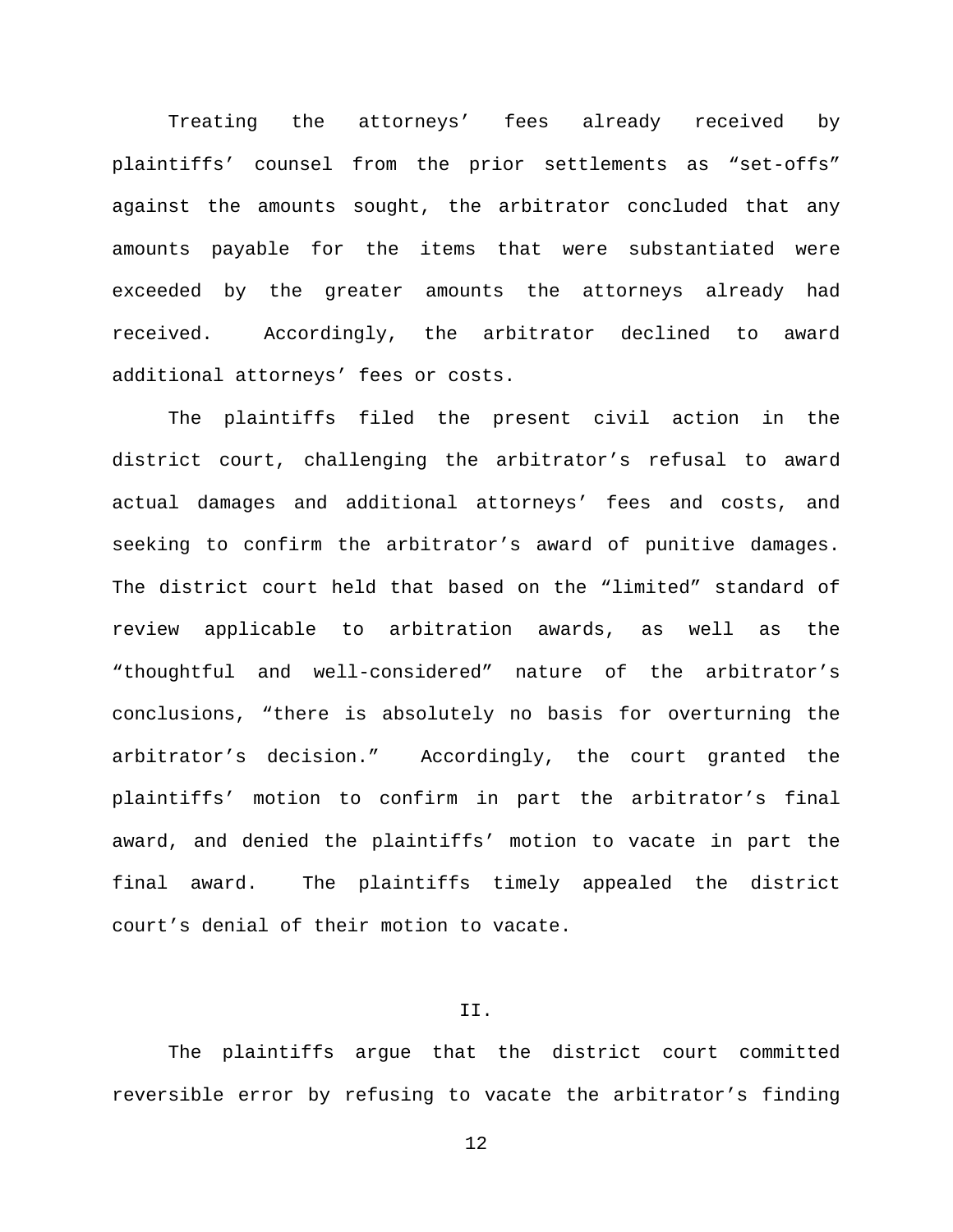that the plaintiffs failed to establish under CROA: (1) actual damages; or (2) a basis for additional attorneys' fees and costs. The plaintiffs assert that the arbitrator ignored or fundamentally misinterpreted the relevant provisions of the Act, thereby manifestly disregarding the law and exceeding his powers under Section 10(a)(4) of the FAA. We review de novo the district court's denial of a motion to vacate an arbitration award. Wachovia Sec., LLC v. Brand, 671 F.3d 472, 478 (4th Cir. 2012).

A.

We first examine the standard of review that applies to a district court's review of an arbitration award. In articulating this standard, we focus on the plaintiffs' argument that although judicial review of an arbitration award in federal court ordinarily is very limited, such a narrow focus is inappropriate here because the arbitrator's decision involved the resolution of statutory claims. We disagree with the plaintiffs' contention.

The FAA provides four grounds on which an arbitration award may be vacated. Those grounds are: (1) when the award was procured by corruption, fraud, or undue means; (2) when there was evident partiality or corruption on the part of an arbitrator; (3) when an arbitrator was guilty of misconduct in refusing to postpone the hearing, upon sufficient cause shown,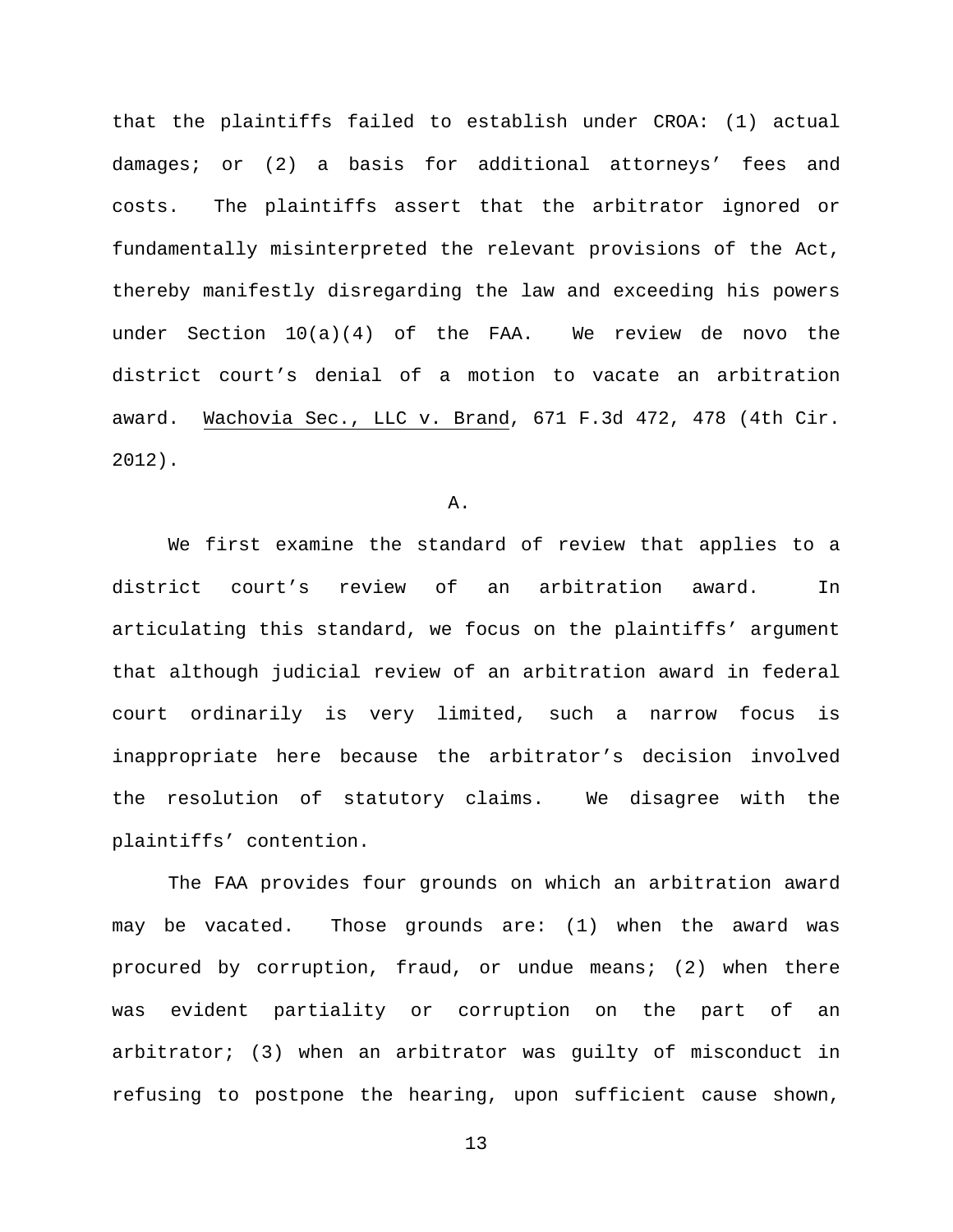or in refusing to hear evidence pertinent and material to the controversy; or of any other misbehavior causing prejudice to the rights of any party; or (4) when an arbitrator exceeded his or her powers, or so imperfectly executed them that a mutual, final, and definite award upon the subject matter submitted was not made. 9 U.S.C. § 10.

The Supreme Court explained in Hall Street Associates, LLC v. Mattel, Inc., 552 U.S. 576 (2008), that under the FAA, a court "must" confirm an arbitration award "unless" a party to the arbitration demonstrates that the award should be vacated under one of the above four enumerated grounds. Id. at 582. After the decision in Hall Street, we further have clarified that an arbitration award may be vacated when the arbitrator "manifestly disregards" the law. Wachovia Sec., 671 F.3d at 483.

As a general matter, however, judicial review of an arbitration award in federal court is "severely circumscribed" and "among the narrowest known at law." Id. at 478 (quotation omitted); Apex Plumbing Supply, Inc. v. U.S. Supply Co., 142 F.3d 188, 193 (4th Cir. 1998). Such limited review is appropriate given the fact that the arbitral forum is designed to assist parties in avoiding much of the expense and delay that often is associated with litigation. See Apex Plumbing Supply, 142 F.3d at 193. Thus, we have emphasized that a district court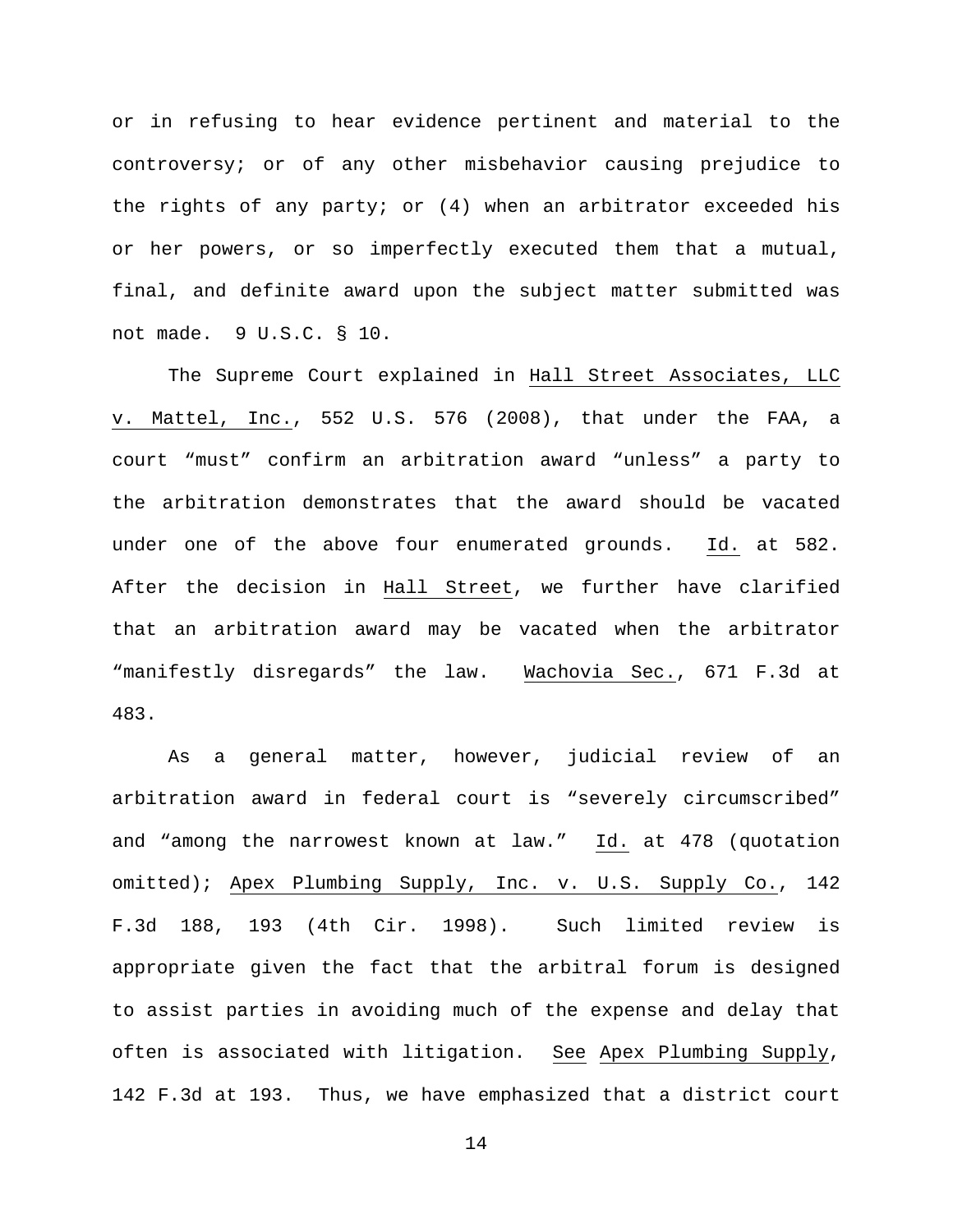may not overturn an arbitration award "just because it believes, however strongly, that the arbitrators misinterpreted the applicable law." Wachovia Sec., 671 F.3d at 478 n.5 (citation omitted).

The plaintiffs argue, nevertheless, that these principles do not govern the present case because the arbitrator considered remedies created by statute, rather than rights established by contract. In support of their position, the plaintiffs rely on two Supreme Court decisions addressing the arbitration of federal statutory claims.

In the first of these decisions, Gilmer v. Interstate/Johnson Lane Corp., 500 U.S. 20 (1991), the plaintiffs focus solely on the Court's statement that "by agreeing to arbitrate a statutory claim, a party does not forgo the substantive rights afforded by the statute; it only submits to their resolution in an arbitral, rather than a judicial, forum." Id. at 26 (brackets, citation, and internal quotation marks omitted). Contrary to the plaintiffs' contention, however, this statement does not alter the standard for judicial review of an arbitration award involving statutory remedies, but simply emphasizes that such remedies are available in arbitration proceedings as well as in our courts. Thus, in Gilmer, the Court held that a claim under the Age Discrimination in Employment Act (ADEA) was subject to the parties' prior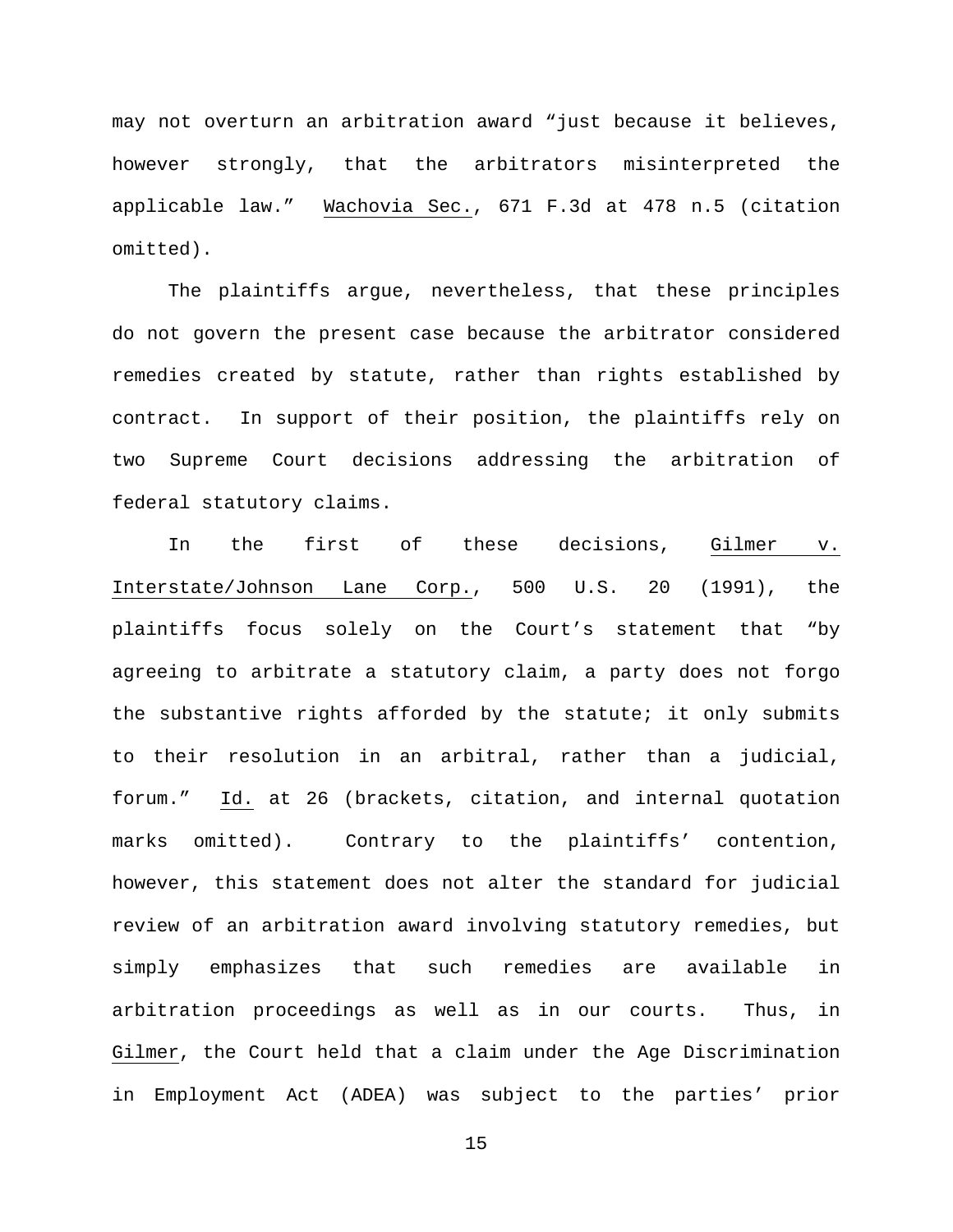agreement to arbitrate disputes arising out of a worker's employment, because arbitration was not precluded by the text, legislative history, or underlying purposes of the ADEA, and did not deprive the plaintiff of a fair opportunity to present his claim. Id. at 26-33.

The second decision cited by the plaintiffs, CompuCredit Corp. v. Greenwood, 132 S. Ct. 665 (2012), likewise fails to support the plaintiffs' argument for heightened judicial review of arbitration decisions involving statutory claims. In CompuCredit, the Court upheld an agreement compelling the arbitration of CROA claims, holding that although CROA prohibits the waiver of any right granted under the Act, CROA does not prevent parties from agreeing to arbitrate claims arising under its provisions.[7](#page-15-0) Id. at 669-73.

In contrast to the claimants in Gilmer and CompuCredit, the plaintiffs here do not dispute the enforceability of the

<span id="page-15-0"></span> <sup>7</sup> We have reached similar conclusions with respect to the enforceability of arbitration agreements requiring the arbitration of federal statutory claims. See, e.g., In re Cotton Yarn Antitrust Litig., 505 F.3d 274 (4th Cir. 2007) (concluding that plaintiffs failed to meet their burden of showing that the no-joinder terms and one-year limitations periods of their arbitration agreements prevented them from vindicating their rights under antitrust laws); Bradford v. Rockwell Semiconductor Sys., Inc., 238 F.3d 549 (4th Cir. 2001) (rejecting challenge to a fee-splitting provision in an agreement compelling arbitration of discrimination claims, reasoning that such a provision does not necessarily deprive claimants of an adequate forum in which to resolve their statutory rights).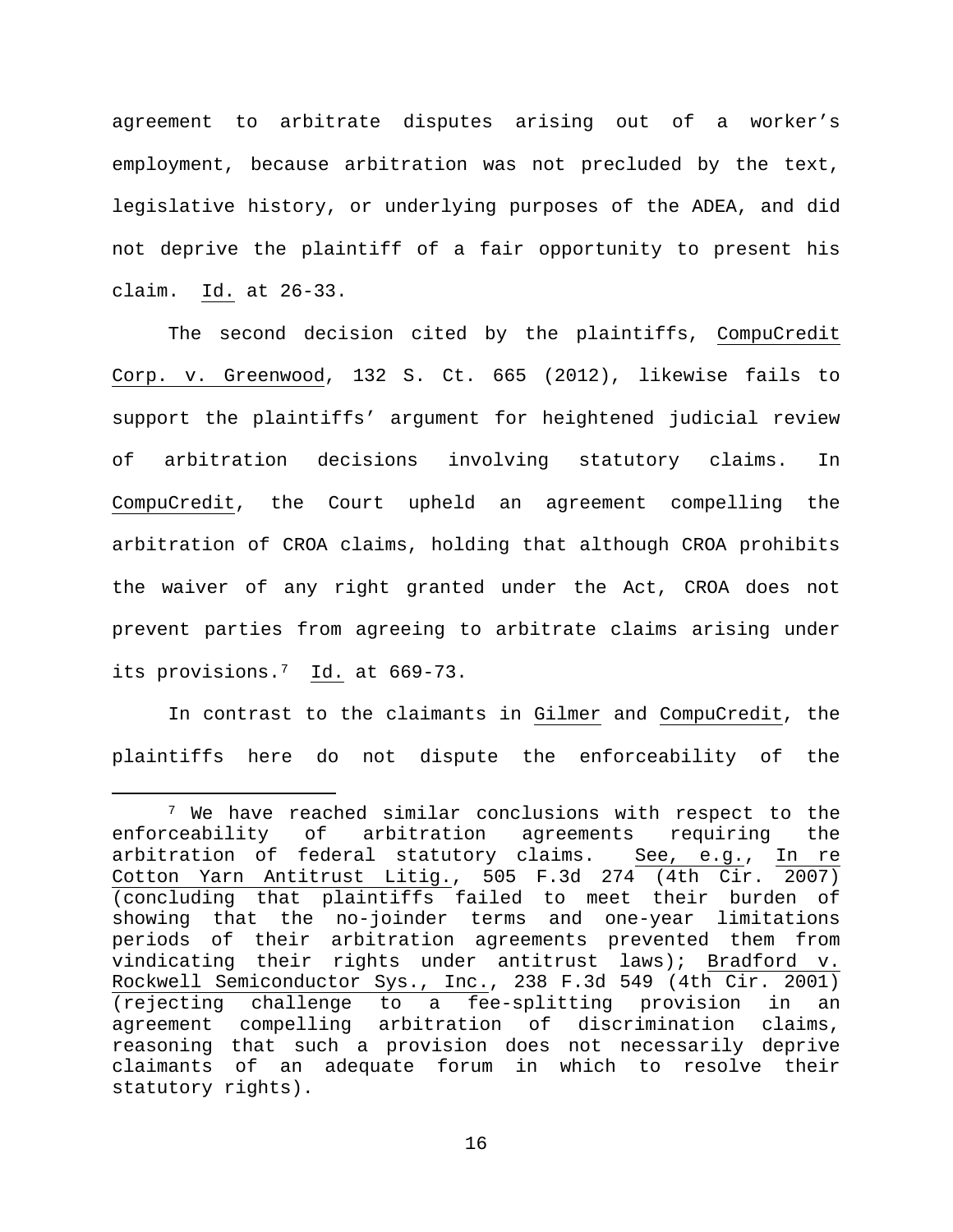arbitration provisions in their contracts, but seek heightened scrutiny of the arbitrator's decision. Thus, the plaintiffs' argument fails because it is nothing more than an attempt to revive an argument squarely rejected in Gilmer, in which the Court explained that although a narrow standard of review applies to arbitrators' decisions regarding statutory claims, "such review is sufficient to ensure that arbitrators comply with the requirements of the statute at issue." Id. at 32 n.4 (citation and internal quotation marks omitted). Accordingly, in view of the Court's clear language rejecting the plaintiffs' position, we proceed to consider the merits of their appeal under the "extremely limited" standard of review that governs our analysis. See Wachovia Sec., 671 F.3d at 478 n.5.

## B.

The plaintiffs argue that the district court erred by refusing to vacate the arbitration award on the ground that the arbitrator manifestly disregarded the law. A court may vacate an arbitration award under the manifest disregard standard only when a plaintiff has shown that: (1) the disputed legal principle is clearly defined and is not subject to reasonable debate; and (2) the arbitrator refused to apply that legal principle. Id. at 483. Moreover, as we have observed, the manifest disregard standard is not an "invitation to review the merits of the underlying arbitration," id., or to establish that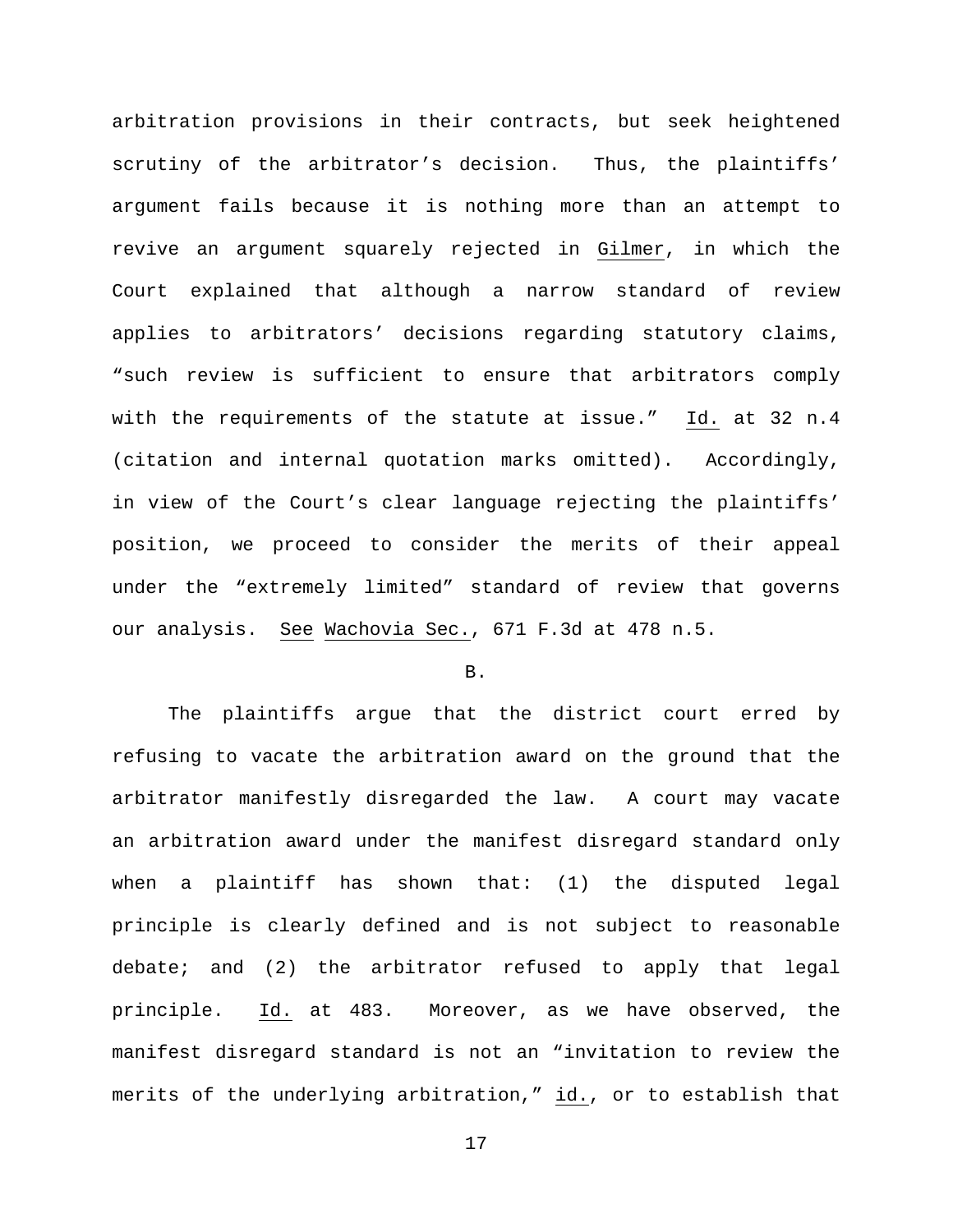the arbitrator "misconstrued" or "misinterpreted the applicable law."[8](#page-17-0) Id. at 478 n.5 & 481.

We conclude that the plaintiffs have failed to satisfy their burden of showing that the arbitrator manifestly disregarded the law. The plaintiffs fall far short of meeting this burden because their argument, reduced to its essence, does nothing more than challenge the arbitrator's interpretation of applicable law.

In particular, the plaintiffs argue that the arbitrator manifestly disregarded the plain text of CROA's actual damages provision. Under that provision, a person who has established that a credit repair organization is liable under the Act may recover "any amount paid by the person to the credit repair organization." 15 U.S.C. § 1679g(a)(1)(B). The plaintiffs contend that Section 1679g(a)(1)(B) clearly includes certain forms of damages that the arbitrator concluded were beyond the

<span id="page-17-0"></span> <sup>8</sup> We are not persuaded by amici curiae that we should revisit our standard for manifest disregard. Amici cite Cole v. Burns International Security Services, 105 F.3d 1465 (D.C. Cir. 1997), in which the D.C. Circuit held that an arbitration agreement was enforceable, and stated that in cases involving "novel or difficult legal issues," courts may "review an arbitrator's award to ensure that its resolution of public law issues is correct." Id. at 1487. We have not adopted Cole, and discern no reason to  $\overline{do}$  so here. See Wachovia Sec., 671 F.3d at 483 (observing that our two-part test "has for decades guaranteed that review for manifest disregard not grow into the kind of probing merits review that would undermine the efficiency of arbitration").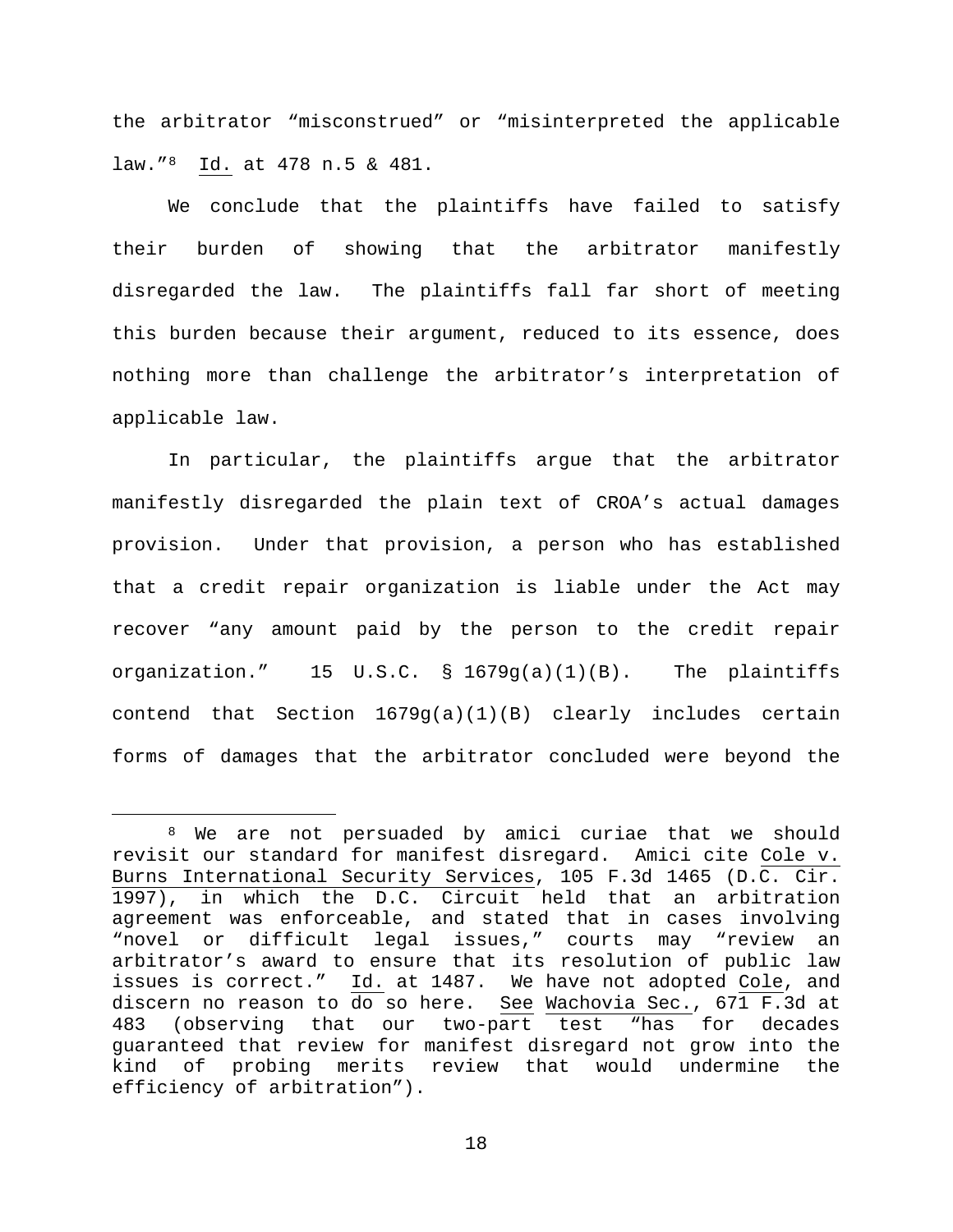scope of the statute, including the fair share payments remitted by participating creditors and the voluntary contributions made by certain plaintiffs. We disagree.

At the outset, we observe that at the final arbitration hearing, the plaintiffs abandoned the argument that they were entitled to receive fair share payments as actual damages.<sup>[9](#page-18-0)</sup> Therefore, we consider only the arbitrator's determination that voluntary contributions did not constitute "amount[s] paid" under Section 1679g(a)(1)(B).

With respect to that determination, we cannot say that the arbitrator's interpretation fell beyond the scope of reasonable debate. The arbitrator construed the actual damages provision in the context of the statute as a whole, observing that another section of the Act defined a "credit repair organization" by referencing the sale, provision, or performance of credit repair

<span id="page-18-0"></span><sup>&</sup>lt;sup>9</sup> We note, however, that even if the plaintiffs had preserved the argument, the arbitrator considered the competing arguments regarding whether the fair share payments qualified as actual damages under the Act. On the one hand, the arbitrator observed, those amounts were remitted by third-party creditors, and therefore may not qualify as amounts paid "by the person" under Section  $1679g(a)(1)(B)$ . On the other hand, the arbitrator noted that the amounts could be considered<br>"indirect payments" by the consumer. The existence of "indirect payments" by the consumer. reasonable debate on the subject undermines the plaintiffs' position that the applicability of CROA's actual damages provision was clearly defined.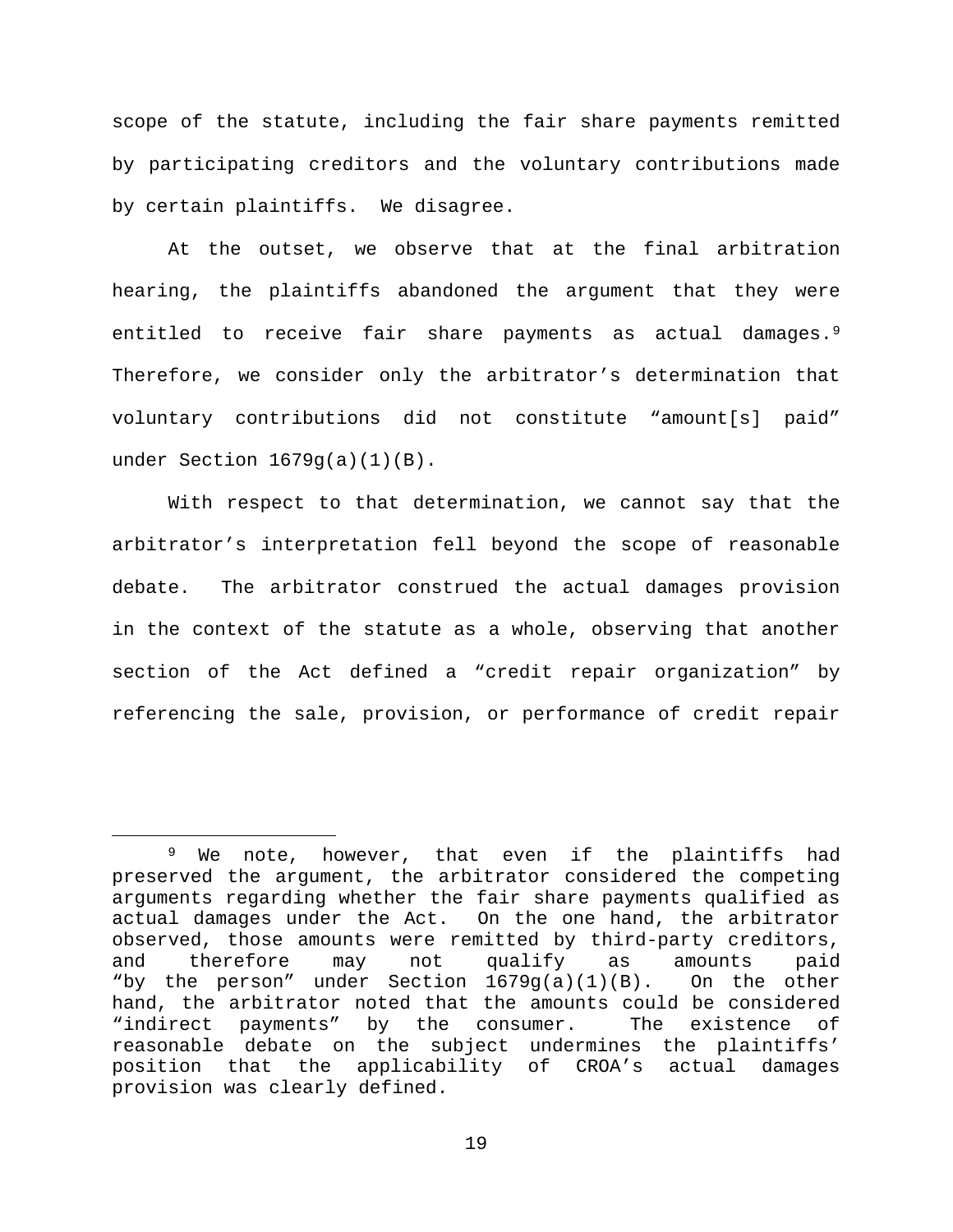services "in return for the payment of money or other valuable consideration."[10](#page-19-0) 15 U.S.C. § 1679a(3).

Given the absence of binding precedent requiring a contrary result, we conclude that the arbitrator's determination, that "amount[s] paid" under the Act were limited to sums paid by the plaintiffs in return for the defendants' services, did not constitute a refusal to heed a clearly defined legal principle. Wachovia Sec., 671 F.3d at 483. Although another arbitrator might have reached a different conclusion and found that the Act's actual damages provision covered all amounts paid, irrespective whether the payments were "required" for the exchange of credit repair services, it is not for us to pass judgment on the strength of the arbitrator's chosen rationale. See id. at 481. Thus, we hold that the arbitrator did not

<span id="page-19-0"></span> <sup>10</sup> The plaintiffs assert that the arbitrator's conclusion that the voluntary contributions did not constitute "amount[s] paid by the person" under 15  $U.S.C. S 1679g(a)(1)(B)$  is "irrevocably inconsistent" with his earlier conclusion that the some of the defendants constituted credit repair organizations under 15 U.S.C. § 1679a(3), because those defendants rendered credit repair services "in return for the payment of money or other valuable consideration." As the defendants point out, however, the plaintiffs' argument fails to appreciate that Section 1679g(a)(1)(B) operates only with respect to amounts paid "by the person," whereas Section 1679a(3) broadly defines a "credit repair organization" in terms of amounts paid by any person in exchange for credit repair services.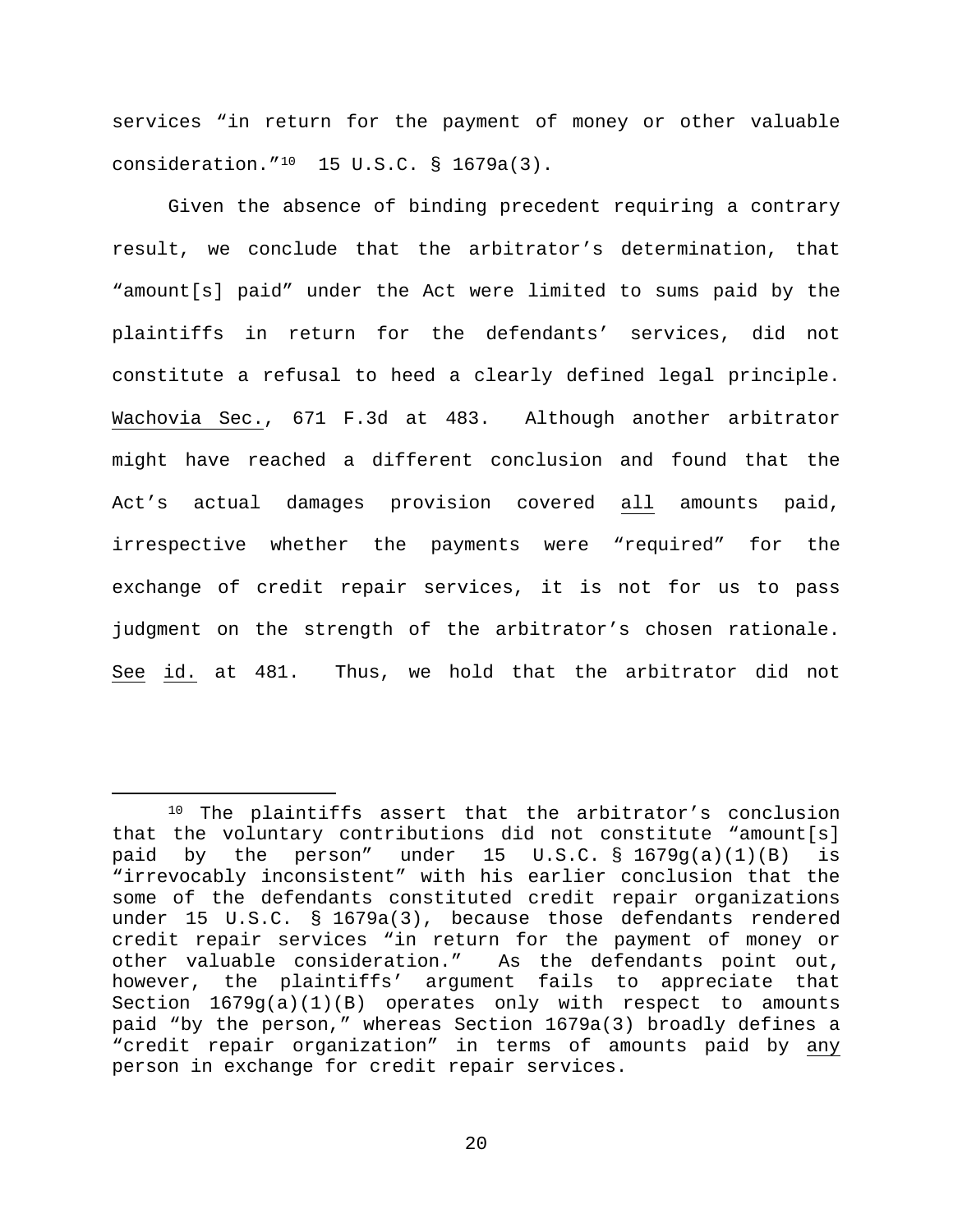manifestly disregard the law by determining that the plaintiffs failed to prove actual damages under the Act.<sup>11</sup>

We next consider the plaintiffs' argument regarding their request for additional attorneys' fees and costs. According to the plaintiffs, the arbitrator's refusal to award the additional amounts requested violated CROA, which directs that a plaintiff recover "[i]n the case of any successful action to enforce any liability under [the actual damages or punitive damages provisions], the costs of the action, together with reasonable

Second, the plaintiffs argue that in refusing to award actual damages under CROA, the arbitrator disregarded a Maryland statute providing that no person may require a voluntary contribution from consumers for debt management services. We observe, however, that the arbitrator found that the defendants did not require voluntary contributions from the plaintiffs. Moreover, we fail to see how an alleged violation of a state statute bears on the question whether the arbitrator manifestly disregarded the law when he refused to award actual damages under CROA, a federal statute.

<span id="page-20-0"></span> <sup>11</sup> We also find no merit in the plaintiffs' other challenges to the arbitrator's refusal to award actual damages. First, the plaintiffs argue that the arbitrator ignored CROA and imposed his own "personal notions of right and wrong" by expressing concern for whether a damages award would "put [the defendants]<br>out of business []or into bankruptcy." This argument into bankruptcy." misrepresents the arbitrator's statements regarding the financial status of two defendants, which statements were made exclusively in the context of measuring the extent of punitive damages. In considering the deterrent or punitive effect of punitive damages, it is well accepted that a court may consider a defendant's "ability to pay." See, e.g., Saunders v. B.B. & T. Co. of Va., 526 F.3d 142, 154-55 (4th Cir. 2008) (citing TXO Prod. Corp. v. Alliance Res. Corp., 509 U.S. 443, 462 n.28 (1993) (plurality opinion)).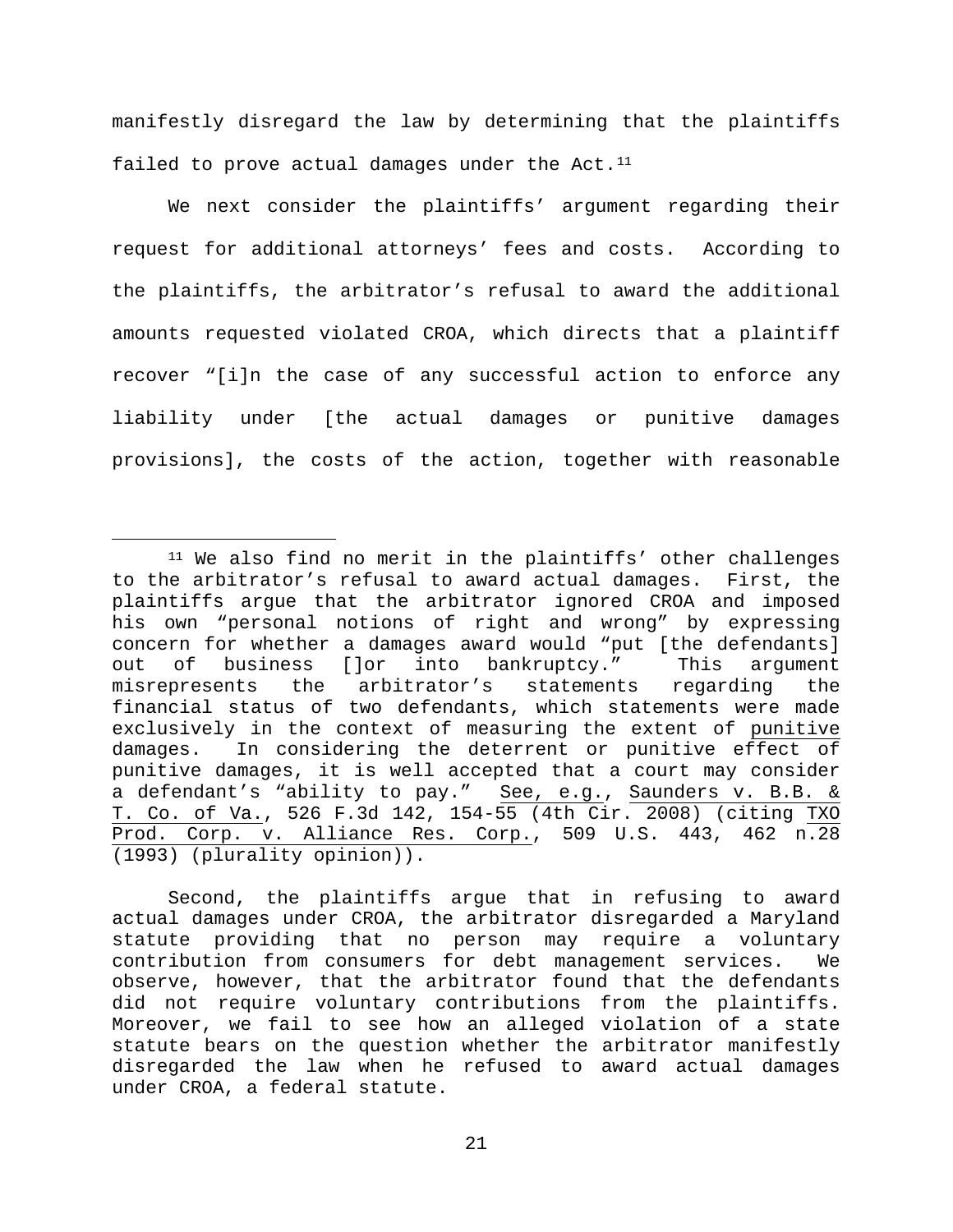attorneys' fees." 15 U.S.C. § 1679g(a)(3). We disagree with the plaintiffs' argument.

As the arbitrator correctly observed, a plaintiff seeking to recover attorneys' fees under a fee-shifting statute bears the burden of demonstrating that the requested fees are reasonable. See Fair Hous. Council of Greater Washington v. Landow, 999 F.2d 92, 97-98 (4th Cir. 1993). We similarly have observed that a plaintiff seeking to recover costs is entitled to compensation only for "reasonable litigation expenses." See Daly v. Hill, 790 F.2d 1071, 1084 (4th Cir. 1986).

In the present case, the arbitrator found that the additional amounts of attorneys' fees and costs requested were unreasonable. The arbitrator identified several serious deficiencies with the plaintiffs' fee request, including counsel's use of "block billing" practices, quotation of unjustified billing rates, and submission of time entries that failed to segregate successful claims from unsuccessful claims. The arbitrator also noted that plaintiffs' counsel submitted improper requests for questionable litigation expenses, including "bills from costly restaurants" and excessive travel and lodging costs.

In view of these circumstances, we conclude that the arbitrator did not refuse to heed any clearly defined legal principles. Instead, the arbitrator correctly observed that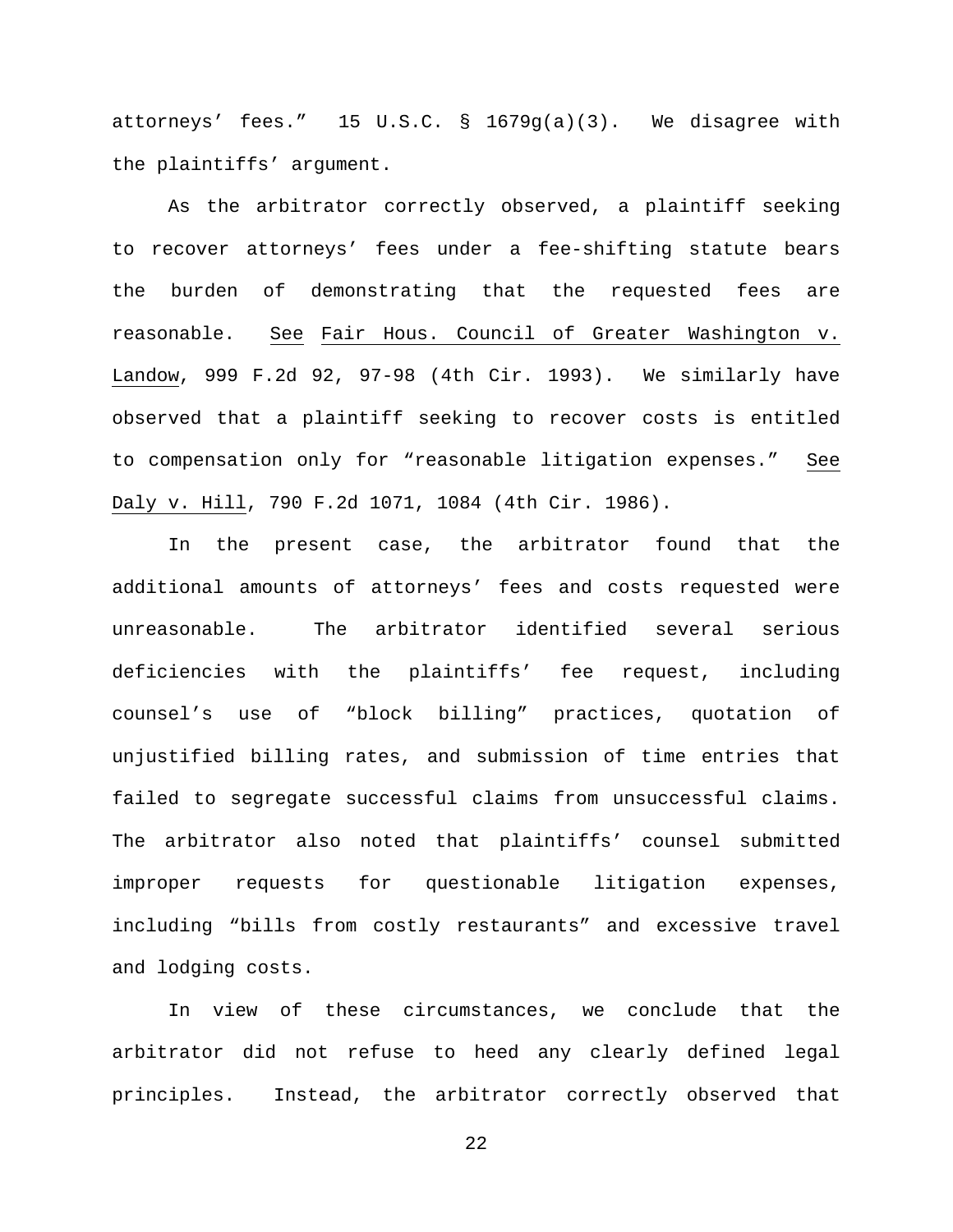given the existence of such serious deficiencies, he had the authority to disallow the fee request in its entirety. See Fair Hous. Council, 999 F.2d at 97 (forbidding plaintiffs from submitting "a fee request which is merely an opening bid in the quest for an award"). Although he elected not to dismiss all the requested fees and costs in summary fashion, the arbitrator nevertheless effectively disallowed what he concluded were unreasonable attorneys' fees and costs, by significantly reducing the requested amounts and by "setting off" the attorneys' fees and costs that plaintiffs' counsel already had received from prior settlements.<sup>12</sup> While it may be debatable whether the arbitrator performed this task "well," the record in this case shows that the arbitrator undertook a careful analysis of the applicable legal principles and reached a decision supported by his interpretation of our precedent. Wachovia Sec., 671 F.3d at 478 n.5. Accordingly, we reject the

<span id="page-22-0"></span> <sup>12</sup> The plaintiffs challenge the method by which the arbitrator performed the lodestar analysis under the Supreme Court's decision in Perdue v. Kenny A. ex rel. Winn, 559 U.S. 542, 552-53 (2010), as well as the extent to which the arbitrator explicitly considered the twelve factors adopted by this Court to determine the adequacy of awards of attorneys' fees in Barber v. Kimbrell's, Inc., 577 F.2d 216, 226 n.28 (4th Cir. 1978). We find no basis to vacate the arbitration award, given that the arbitrator explicitly considered Perdue and appears to have incorporated the factors set forth in Barber in his analysis of the reasonableness of attorneys' billing rates and time expended on successful claims.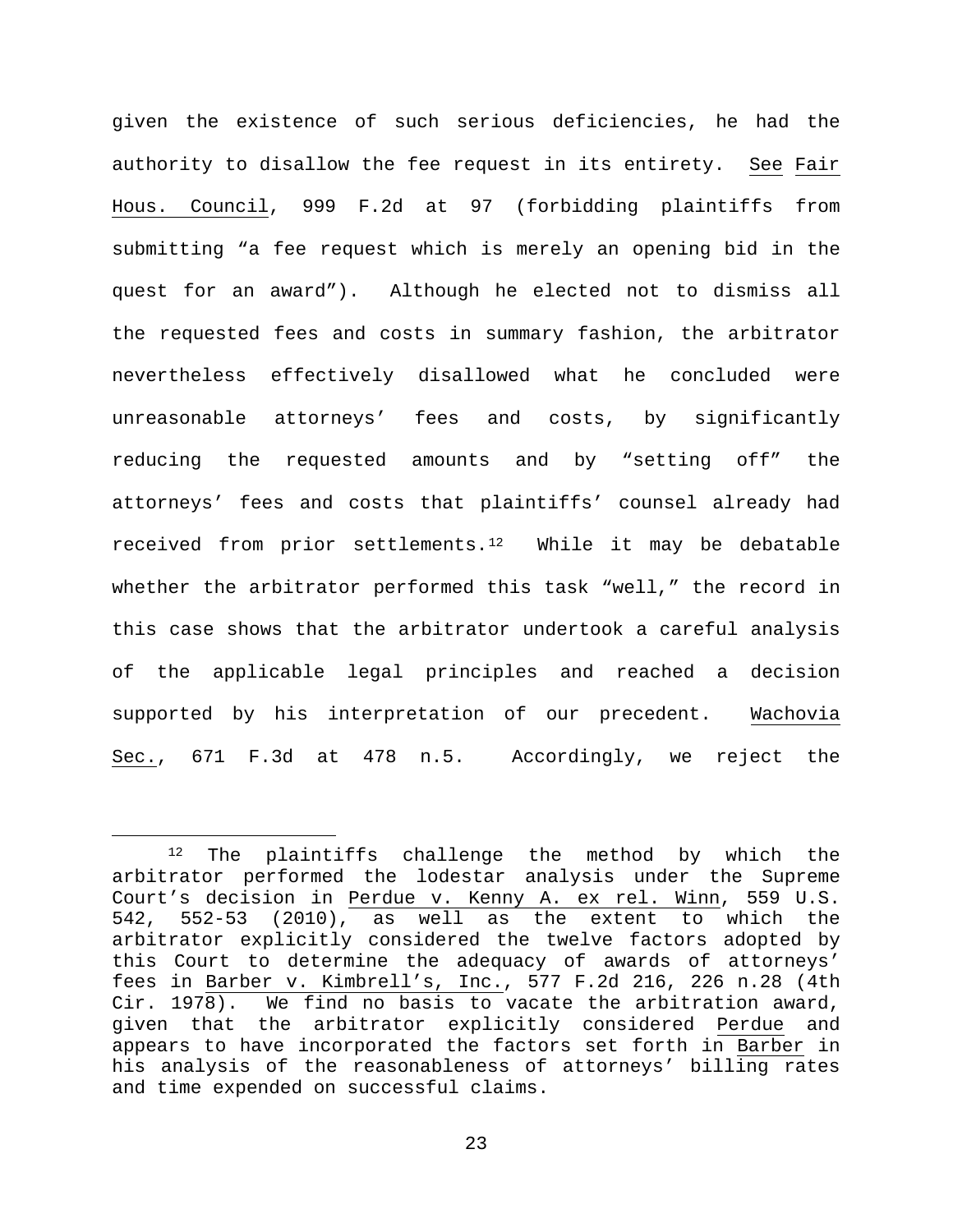plaintiffs' various arguments regarding their request for additional attorneys' fees and costs.

## C.

Finally, the plaintiffs advance an alternative argument that the arbitrator exceeded his powers under Section  $10(a)(4)$ in his rulings on actual damages, attorneys' fees, and costs. We disagree.

By its terms, Section 10(a)(4) allows courts to vacate arbitration awards only when arbitrators "exceeded their powers, or so imperfectly executed them that a mutual, final, and definite award upon the subject matter submitted was not made." 9 U.S.C. § 10(a)(4). As the Supreme Court recently observed in Oxford Health Plans LLC v. Sutter, 133 S. Ct. 2064 (2013), a plaintiff seeking relief under this provision bears the "heavy burden" of showing that the arbitrator acted outside the scope of the authority granted by the parties in their contract, by "issuing an award that simply reflects his own notions of economic justice." Id. at 2068 (citations, brackets, and internal quotation marks omitted).

Here, the plaintiffs do not argue that the arbitrator failed to observe any limitations on his authority imposed by the relevant arbitration provisions in the parties' contracts. Instead, the plaintiffs merely restate a theory that we already have rejected, namely, that the arbitrator misinterpreted